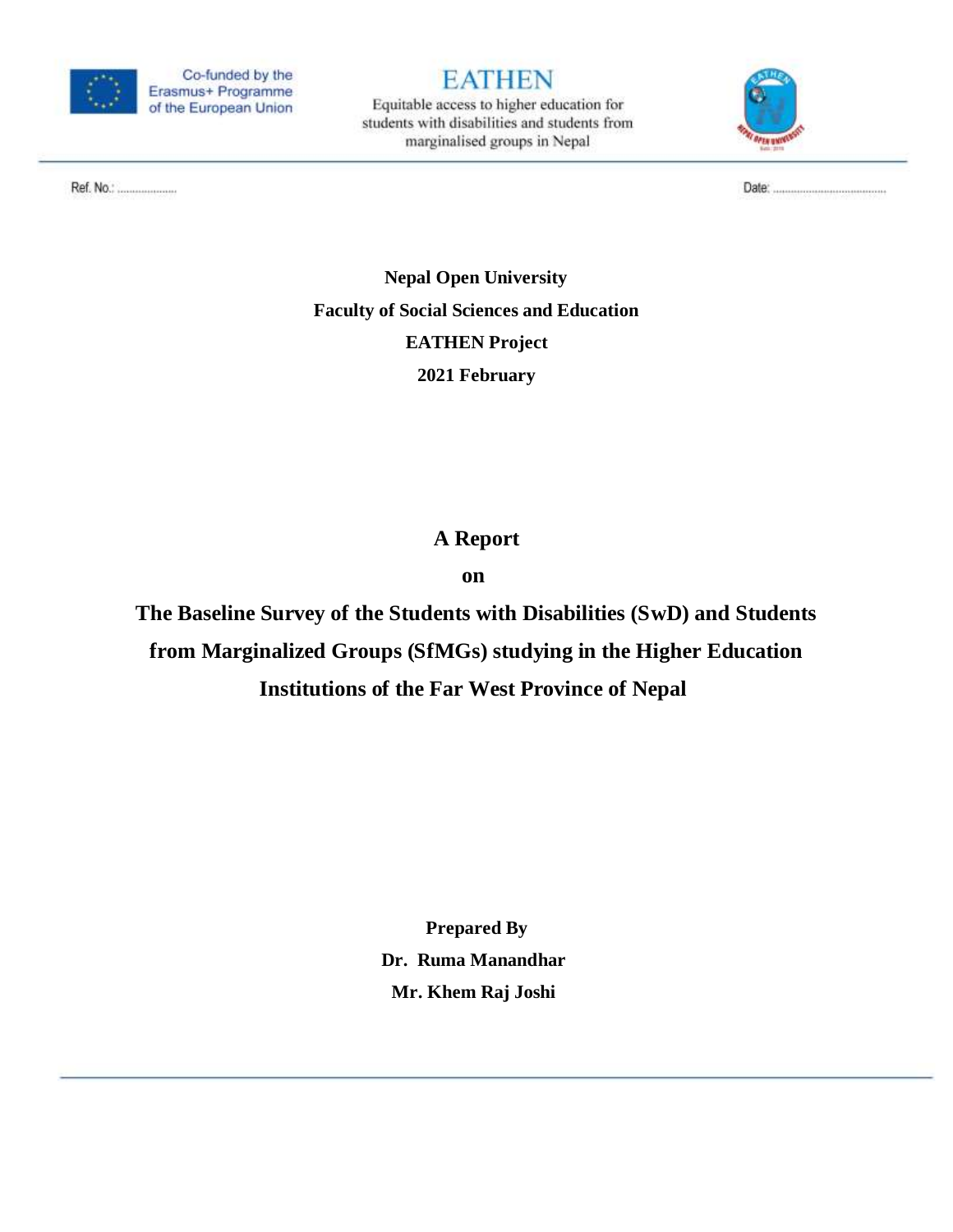

Equitable access to higher education for students with disabilities and students from marginalised groups in Nepal



Ref. No.: ......................

#### **Acknowledgements**

For carrying the current study and in preparing this report, we got supports from several people, organizations and institutions. So, we cannot forget anyone of them here. We are very grateful to the EATHEN Project and the entire team for every kind of support. Prior to and in the preparation of this report, we received very constructive suggestions, feedbacks and warm inspirations from the EATHEN members. We thank all of them here. Similarly, we are thankful to Nepal Open University for creating this platform and creating the opportunity to come to this phase. We acknowledge the Vice Chancellor of Nepal Open University Prof. Lekhnath Sharma, Prof. Ram Chandra Paudel, Dean Faculty of Social Sciences and Education, and Prof. Basu Kafle. We appreciate the contributions of those who directly or indirectly supported us for this work.

We cannot not forget the participants and the Colleges/organizations that helped us in gathering a good handful of the data. All the Head Teachers/Chiefs, teachers and their students, who we visited to, remain acknowledged forever. Last, but not the least, we also thank to the authors/researchers whose ideas we have utilized for researching and preparing the report.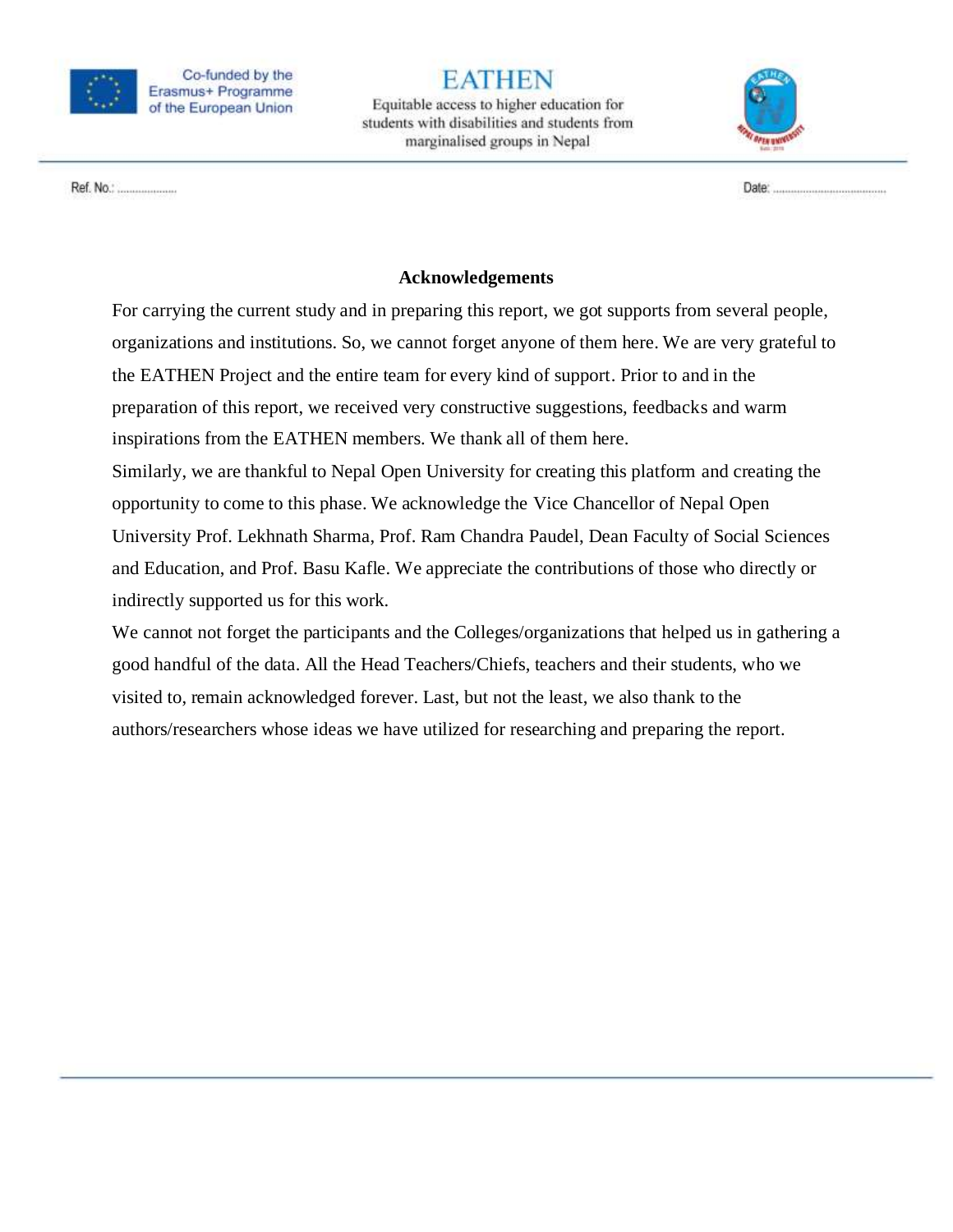

Equitable access to higher education for<br>students with disabilities and students from marginalised groups in Nepal



**Contents** 

Ref. No.: ....................

| Things to be Considered for the Improvement of Inclusive Education Environment18 |  |
|----------------------------------------------------------------------------------|--|
|                                                                                  |  |
|                                                                                  |  |
|                                                                                  |  |
|                                                                                  |  |
|                                                                                  |  |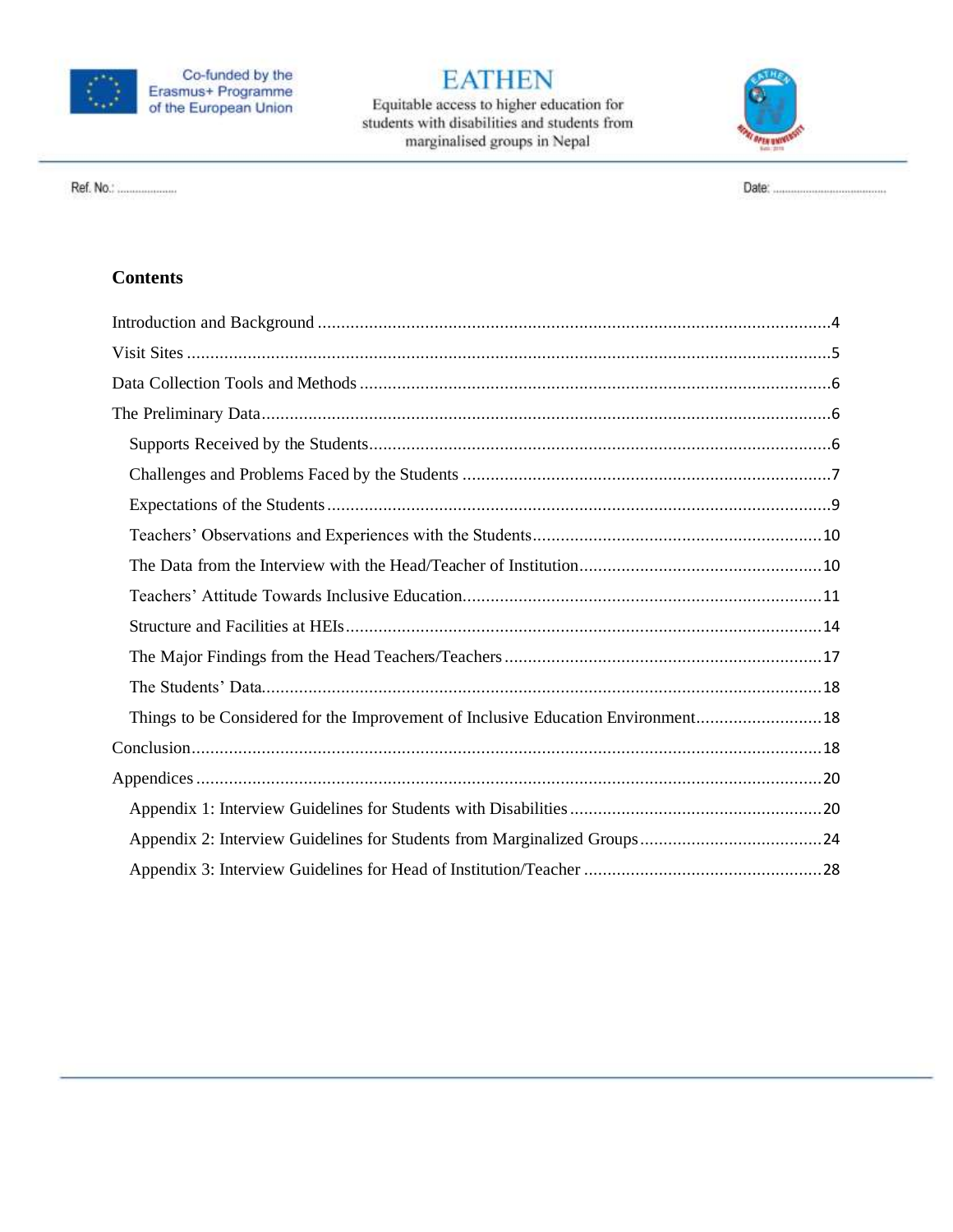

## **EATHEN**

Equitable access to higher education for students with disabilities and students from marginalised groups in Nepal



Ref. No.: .....................

## **Introduction and Background**

<span id="page-3-0"></span>This report has been prepared on the basis of the field visit to the Far Western Part of Nepal. On behalf of the EATHEN Project, a team of 4 researchers from Nepal Open University visited nine districts viz. Kanchanpur, Kailali, Dadeldhura, Baitadi, Bajhang, Darchula, Bajura, Accham, and Doti. All the districts are the remote parts of the country. The districts are not remote only in terms of the physical distance but also in terms of other development and the availability of the facilities. The team worked from 12/01/2021 to 21/01/2021. During the days, the team made the visit to the different colleges/campuses and collected the necessary information. The campuses visited were the ones with the highest number of students and the most popular ones not only in the Far West but also across the country. The visited districts are here in this map where the names in the smaller fonts represent the respective headquarters.

*Political Map of the Far-West Province*

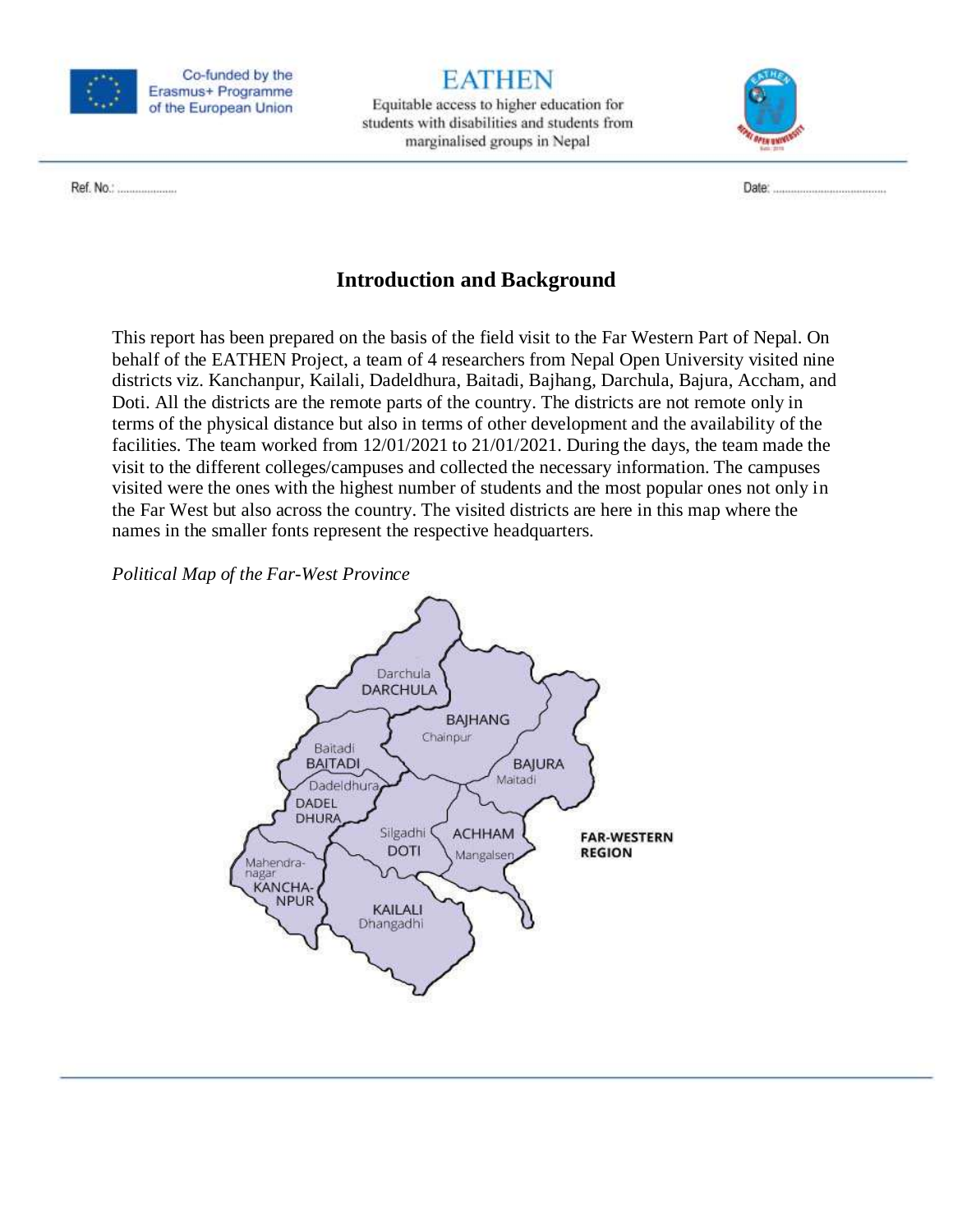

Equitable access to higher education for students with disabilities and students from marginalised groups in Nepal



Ref. No.: .....................

#### (Image from: https://www.newbusinessage.com/Articles/view/5112) **Visit Sites**

<span id="page-4-0"></span>The researcher team visited to 13 campuses from the districts mentioned above. The campuses included ones located not only at the centre but also the remote areas of the remote districts. The list of those campuses is presented below:

| S. No.           | <b>Name of the Campus visited</b> | <b>District</b> | <b>Total No. of Participants</b> |
|------------------|-----------------------------------|-----------------|----------------------------------|
| 1.               | Dadeldhura Multiple Campus        | Dadeldhura      | 16                               |
| 2.               | Purchaundi Multiple Campus        | Baitadi         | 22                               |
| 3.               | Jaya Prithivi Campus              | Bajhang         | 5                                |
| $\overline{4}$ . | Darchula Multiple Campus          | Darchula        | 20                               |
| 5.               | Bajura Multiple Campus            | Bajura          | 14                               |
| 6.               | Badimalika Multiple Campus        | Bajura          | 15                               |
| 7.               | <b>Achham Multiple Campus</b>     | Achham          | 27                               |
| 8.               | Janata Multiple Campus            | Achham          | 7                                |
| 9.               | Tripura Sundari Campus            | Achham          | 3                                |
| 10.              | Doti Multiple Campus              | Doti            | 28                               |
| 11.              | Kailali Multiple Campus           | Kailali         | 41                               |
| 12.              | Ghodaghodi Multiple Campus        | Kailali         | 15                               |
| 13.              | Janajyoti Multiple Campus         | Kanchanpur      | 3                                |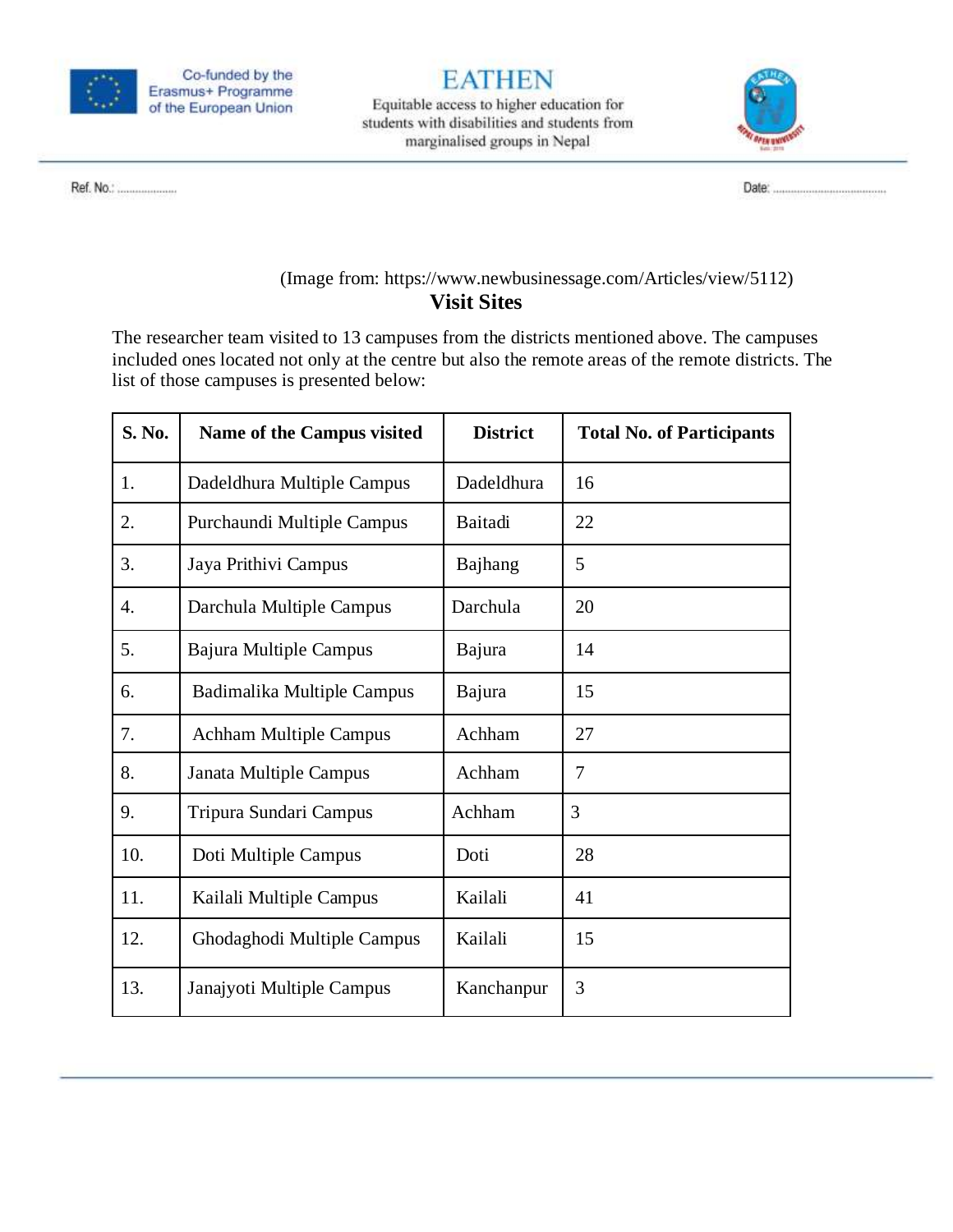

Ref. No.: ....................

Co-funded by the Erasmus+ Programme of the European Union

Equitable access to higher education for students with disabilities and students from marginalised groups in Nepal



**Total** 216

### **Data Collection Tools and Methods**

<span id="page-5-0"></span>For the collection of the data from the participants, the team had designed interview guidelines for students with disabilities (SwDs), students from marginalized groups (SfMGs) and Head of Institutions/Teachers. These tools are attached in the appendix of this report. However, to collect a good handful of the data, other tools like audio-video records, diaries and informal talks were also adopted in the field considering the situation and other cases with the participants. This was also done considering the linguistic variations and other difficulties caused by geographical distances, educational status, etc. Therefore, the team also met some of the participants visiting their home. And, some were also invited to the tea shops.

## **The Preliminary Data**

<span id="page-5-1"></span>Using the interview guideline prepared beforehand, the students were asked of how they were supported by the institutions and other concerned agencies and stakeholders like: government, NGOs, INGOs, social reformers and other individuals. The information obtained from them is mentioned in brief in terms of the following sections. Considering the ethical issues, the participants have been given the pseudo names.

#### **Supports Received by the Students**

<span id="page-5-2"></span>One of the major concerns of the interview taken with the participants was to know of the supports the disabled and marginalized students had got/were getting. In most of the places, as they have mentioned; they have not received any support from the agencies and institutions that they are supposed to do. Most of them were found continuing their study with little support provided by their family and the campus. In some cases, they even were not supported by their own family members. Few of them were doing some part-time jobs to continue their study. Here is an excerpt from one of the participants to expose of the conditions that they were found to be in: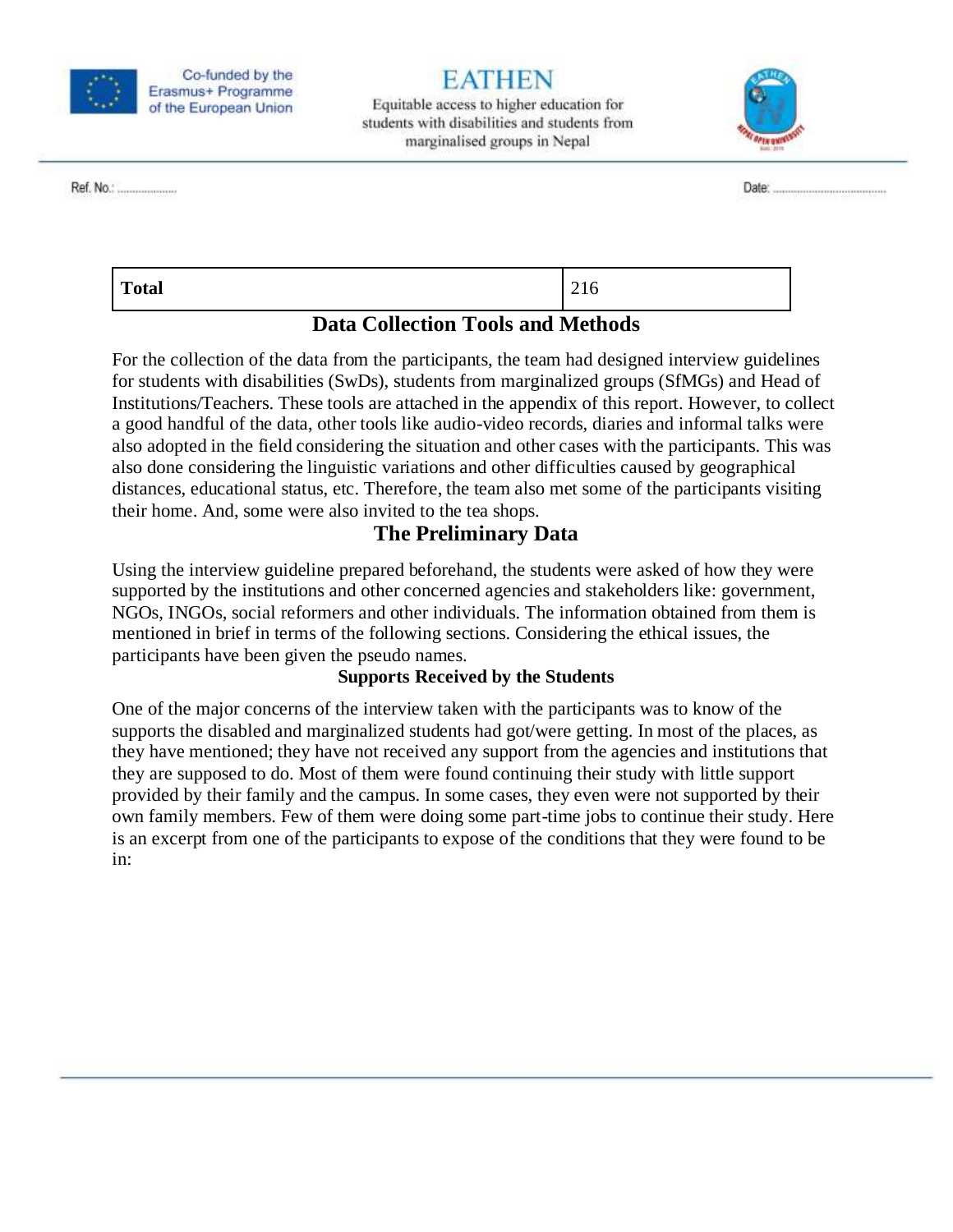

Equitable access to higher education for students with disabilities and students from marginalised groups in Nepal



#### **Dadeldhura Multiple Campus, Dadeldhura Juthe (a visually impaired Dalit boy)**

*…I have not got any supports from anybody. The economic condition of family is so poor 'Hajur' (Dear Master/Mistress). My father goes to India to manage for our bread and butter. It is too difficult for me to walk as I still have not received any sticks from anywhere and anybody 'Hajur'. There is no government. I would continue my study if I get supports 'Hajur'. Convey my message to the people at center if anybody can help…*

**He sings a pathetic song lamenting up on the birth (trans.)**

*Dear lord why did you give me this birth? Why didn't you kill me at the time of birth? Why did you give me this life? It would have been better if I were not alive…*

#### **Challenges and Problems Faced by the Students**

<span id="page-6-0"></span>Another question asked to the participants (the students in this case) was about the challenges and the problems that they were facing. In all the places, from where the data were gathered; the similar kinds of challenges have been found. Their major challenges and difficulties are listed here:

- Financial challenges (as mentioned by almost all of them)
- Social and attitudinal problems (societies not making good support and other people having negative attitudes on them- though it has reduced to some extent in comparison to the past as mentioned by them)

Here is a piece of interview from one of the participants to justify it:

#### **Janata Multiple Campus, Achham Jumri (a marginalized girl)**

*…There is less discrimination in the campuses but more in the villages. There is mainly the economic problem. Another problem with the girls like us is due to the early marriage. They have to go with their husband and do everything. The study thereby could not be continued. This is one of the reasons why our people could not represent the health sectors…*

- No scholarships
- Transportation difficulties
- Challenges due to the low political access (No politics: No job)
- Vindication of the rights: Others utilizing the facilities in the name of disabled and the marginalized ones

Ref. No.: .....................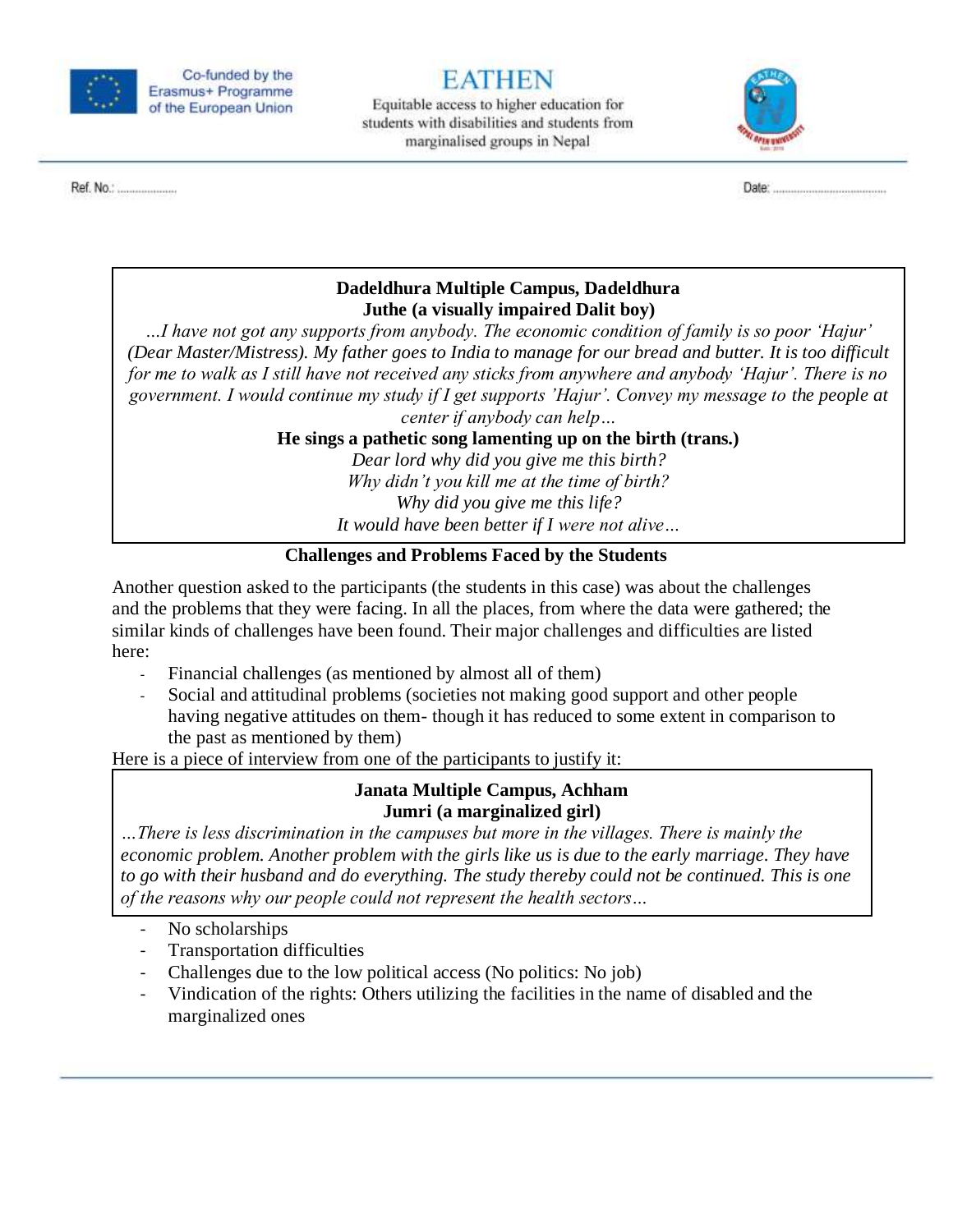

Ref. No.: .....................

Co-funded by the Erasmus+ Programme of the European Union

Equitable access to higher education for students with disabilities and students from marginalised groups in Nepal



- Unavailability of Braille book, wheelchair and the stick

- Challenges due to early marriage
- Chhaupadi (Untouchability) conventions (misbeliefs/superstitions on menstruation that the girls should not touch others and food/water during the period)

Below is another excerpt of an interview to show the challenges faced by them:

#### **Badimalika Multiple Campus, Bajura Jhupa Kumari (A Brahmin girl from remote village)**

*…Bajura is the remotest district. There are many difficulties here for girls. One is early marriage- they have to give birth to many babies. If they give birth only to the daughters, the husband marries to another girl. We should not go to campus during menstruation. We have to stay at home, even separate place, not to touch anything…*

- Heavy drinking habits of the caretakers/guardians
- Misuse of the supports provided by NGOs and INGOs (Dalits and disabled are supported only in the documents)
- Isolation from peers
- No/little family support (e.g at Achham, one of the participants said, "My father has not met me for 14 years")

In course of the data collection, here is one more voice that we heard from one of them:

#### **Ghodaghodi Multiple Campus, Kailali**

#### **A written excerpt of Abhagi (a boy with speech defects)**

*…They do not like me. I am deceiving and troubling my family and community both. The people say 'What does this dumb do?'. I am of no use to them. They hate me. Many times, they have expelled me from home...*

- Are mocked at/made fun of
- Gender discrimination
- No toilets
- Social discrimination/isolation

The excerpt hereby exposes how the marginalized people have been treated in the society: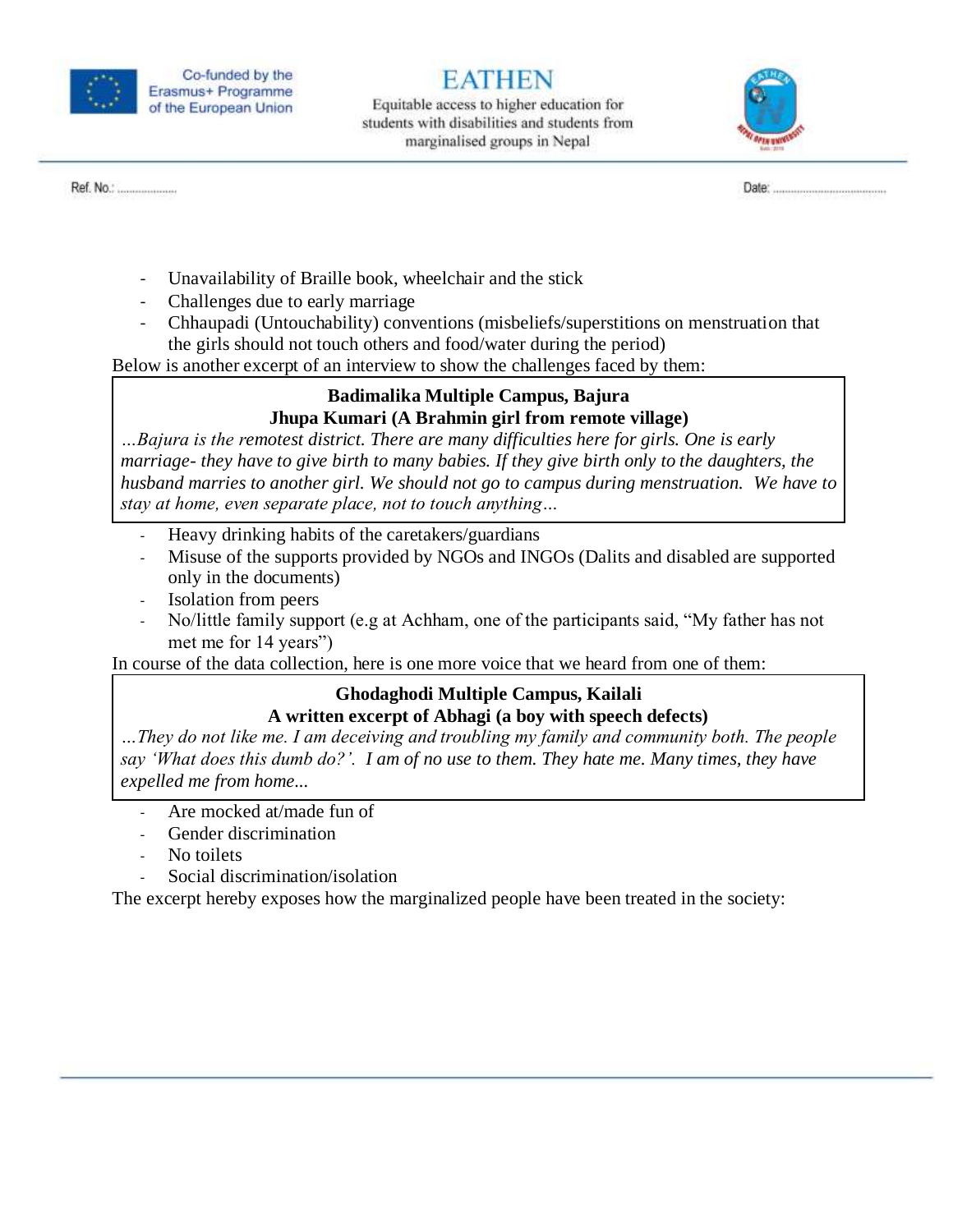

Ref. No.: .....................

Co-funded by the Erasmus+ Programme of the European Union

## FATHEN

Equitable access to higher education for students with disabilities and students from marginalised groups in Nepal



**Achham, Achham Multiple Campus Thaggo (a marginalized boy)**

*… If you want to listen, listen me. Once, one of the friends of mine did not get the room at Dhangadhi because she was a B. K (a Dalit surname). It was for 5 days that he slept onto the road. He was from a different cast like us. Fortunately, he got a room later as he changed his surname saying that he was a 'Shrestha'. He had to tell a lie…*

#### **Expectations of the Students**

<span id="page-8-0"></span>The participants in all the places were also asked of the expectations that they have had from the supporting agencies. When the EATHEN team reached there and asked them to join for the discussions and interview; they looked very happy and excited because they thought the team was there for some support. Therefore, they eagerly shared all the information and the expectations they have. Their expectations have been summed up in terms of the following points:

- Expectation of the textbooks and other study materials
- Opportunities for equal access (e.g. demand for the abolition misbeliefs and the attitudes)
- Awareness raising programs
- Scholarship managements
- Disabled friendly teachers and classes
- Establishment of libraries (e-labs)
- Online classes (to reduce the transportation challenges)
- Long-term and direct supports (supports through third party do not reach to them)
- Document loan
- Additional time management for disabled (esp. in the exams)
- Free education and textbooks from the university
- Management of separate teacher
- Skill learning for living/survival
- Special training
- Disability friendly curriculum

Regarding the expectations, the researcher team asked to one of the participants who was a Dalit (who are taken to be lower class people) girl. Here is what she said: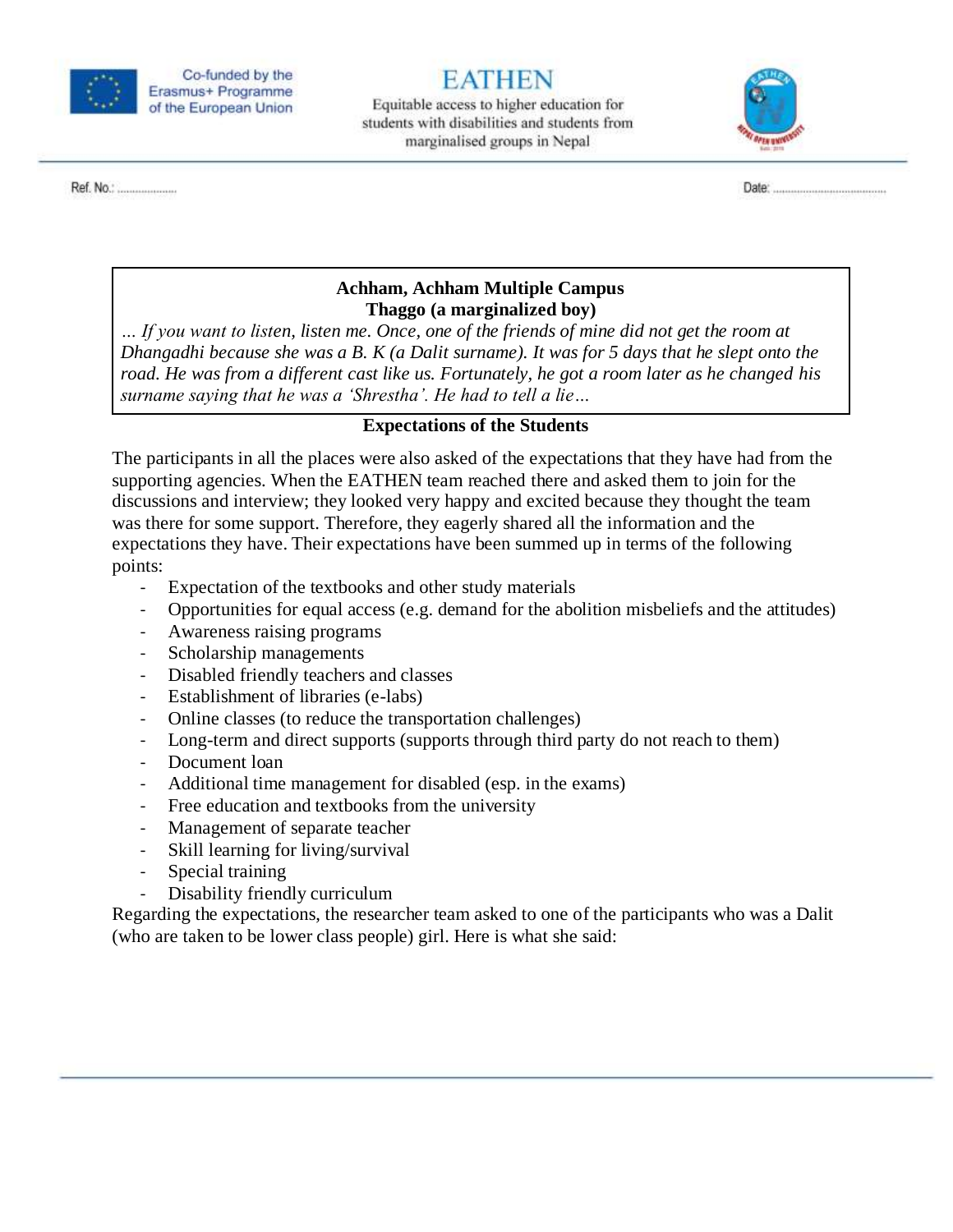

Equitable access to higher education for students with disabilities and students from marginalised groups in Nepal



Ref. No.: .....................

#### **Purchaundi Multiple Campus, Baitadi Nepali (a Dalit disabled girl)**

*…I am married now. I am the daughter of a Dalit. In comparison to the past, the people have changed. However, they have not positive attitude towards us. I also have problem in my leg. It is now being difficult for me to continue my study. If I get some support of money or scholarship, I think I can go ahead. I have to walk a long distance to come to Campus…*

### **Teachers' Observations and Experiences with the Students**

<span id="page-9-0"></span>During the visit, in order to triangulate the reports made by the students, the research team also asked their teachers about the conditions of the disabled and marginalized students. They were also asked about the facilities available in the campuses. Looking at the information obtained through the interview, informal discussions and the questionnaire; the similar types of the problems, challenges and expectations have been mentioned, i.e. the ones reported by the students. Here is what one of the professors mentioned regarding what is needed for those students:

#### **Kailali Multiple Campus, Kailali Prof. X (working at the proposed center) wrote:**

- *Learning resources including e-learning should be provisioned*
- *Disability friendly laboratory should be contracted*
- *Audio-video laboratory is to be established*
- *At least one resource/facilitation center is needed*
- *The MOLD (Ministry of Local Development) should make necessary budgeting provision*

### **The Data from the Interview with the Head/Teacher of Institution**

<span id="page-9-1"></span>In order to gather more data related to the students with disabilities and students from marginalized group in Nepal, a well-structured questionnaire was designed beforehand. This was for the head teachers of the institutions and the teachers of that institution. The questionnaire consisted of two sections with a five-point likert scale viz. teachers' attitude towards inclusive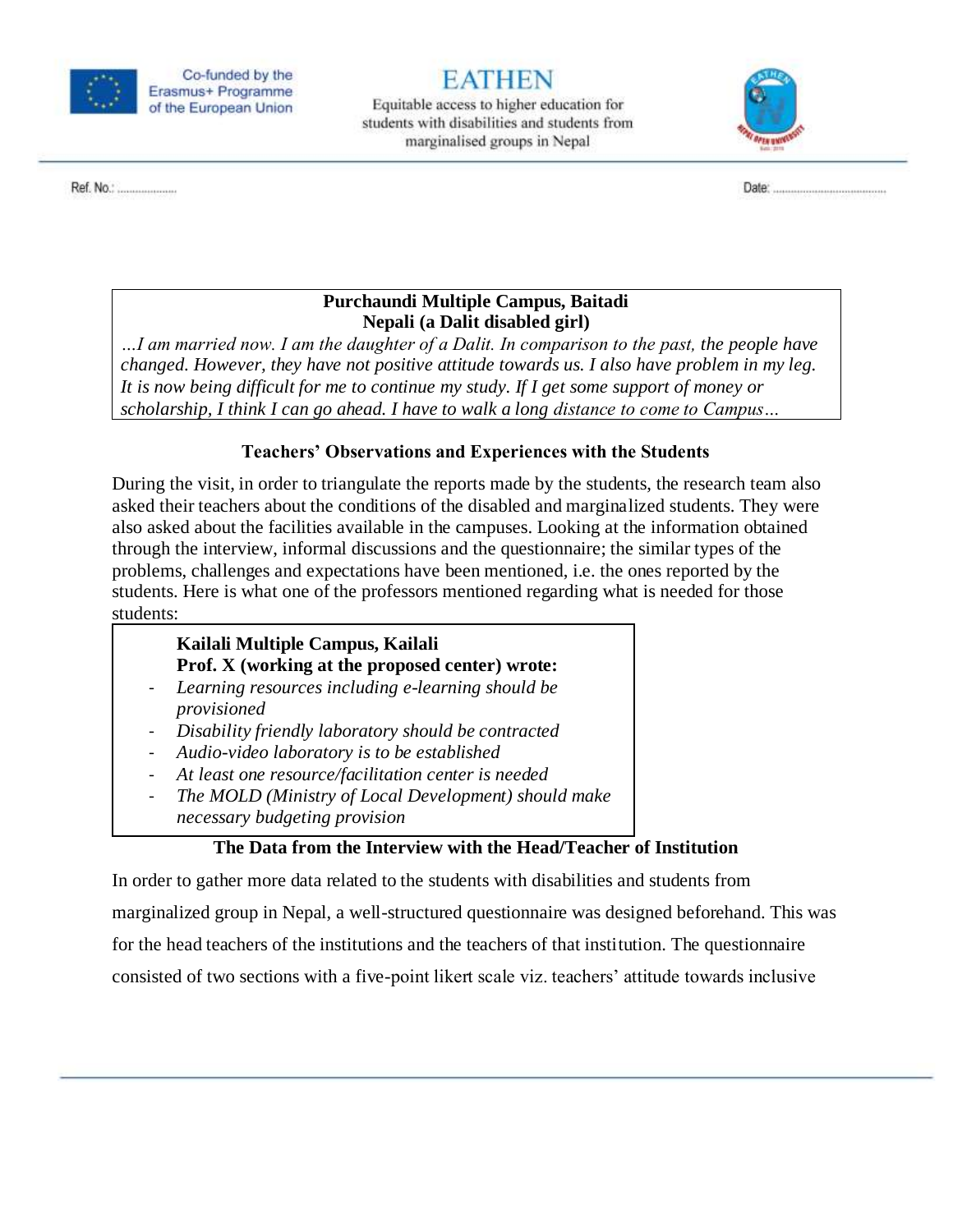

Equitable access to higher education for students with disabilities and students from marginalised groups in Nepal



Ref. No.: ........................

education, and structure and facilities at HEIs. The points used onto the likert scale were measured as presented follows:

| <b>Strongly Disagree</b> | Disagree | Neutral | Agree | <b>Strongly Agree</b> |
|--------------------------|----------|---------|-------|-----------------------|
|                          |          |         |       |                       |

It further included some subjective questions for obtaining more details. That major aim of this tool was to see the status of such students from the perspectives of the head teaches and other teachers, and to explore the facilities available to such learners into those institutions. The detail of the data received from the participants is presented in the subsequent sections.

### **Teachers' Attitude Towards Inclusive Education**

<span id="page-10-0"></span>To explore the head teachers' and the concerned teachers' attitudes towards inclusive education, eight different statements were used. They were asked about the statements and rated by the researchers. The table below shows the summary of their responses:

| No. | <b>Items</b>                                                          |                | <b>Responses</b><br><b>Disagree</b><br>Agree  |   |               |       |                 |      |               | $\overline{\mathbf{a}}$<br>نه |               |              |               |   |               |  |
|-----|-----------------------------------------------------------------------|----------------|-----------------------------------------------|---|---------------|-------|-----------------|------|---------------|-------------------------------|---------------|--------------|---------------|---|---------------|--|
|     |                                                                       |                | <b>Total</b><br><b>SD</b><br>DA<br>(2)<br>(1) |   |               | UD(3) | <b>Undecide</b> | A(4) |               | SA(5)                         |               | <b>Total</b> |               | Ž |               |  |
|     |                                                                       | $\mathbf N$    | $\frac{6}{9}$                                 | N | $\frac{0}{0}$ | N     | $\frac{6}{6}$   | N    | $\frac{6}{6}$ | N                             | $\frac{0}{0}$ | N            | $\frac{6}{6}$ | N | $\frac{6}{9}$ |  |
| 1.  | Teachers provide special attention to<br>the student with disability. | $\overline{2}$ | $3.50\,5$                                     |   | 8.77          | 7     | 12.28 8         |      | 14.0<br>3     | $\overline{2}$<br>9           | 50.87         |              | 1322.80       |   | 4282.453.8    |  |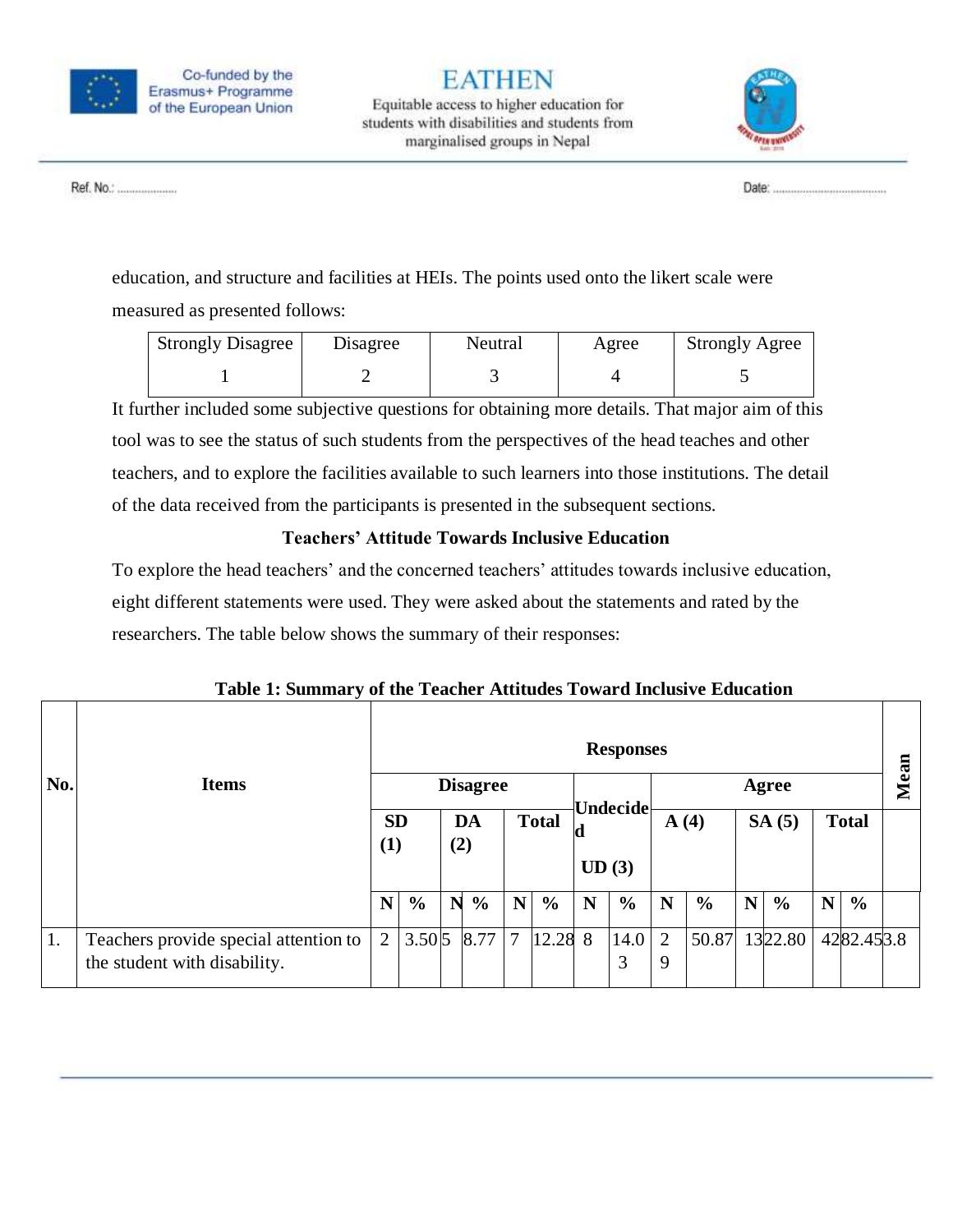

Ref. No.: ........................

Co-funded by the Erasmus+ Programme of the European Union

## **EATHEN**

Equitable access to higher education for students with disabilities and students from marginalised groups in Nepal



| 2. | Teachers spend more time teaching<br>students with severe disabilities in<br>the class.                                                 |                | 10 17.548          |                |               | 14.0 1831.57 1   | $\Omega$                   | 13.33     | 2<br>$\Omega$                    | 35.08 | 9              | 15.78       | 29 | 50.8         | 3.18 |
|----|-----------------------------------------------------------------------------------------------------------------------------------------|----------------|--------------------|----------------|---------------|------------------|----------------------------|-----------|----------------------------------|-------|----------------|-------------|----|--------------|------|
| 3. | Teachers can teach partially/fully<br>blind student like other general<br>students.                                                     |                | $11$  19.3  1      |                | 19.3          | 22 38.6          | $\mathbf{1}$<br>3          | 22.8      | $\mathbf{1}$<br>9                | 33.33 |                | $3 \, 5.26$ |    | 2238.6 2.86  |      |
| 4. | There are sufficient supportive<br>resources and professional teachers<br>to support the students with<br>disabilities in general HEIs. | $\overline{4}$ | 7.02               | 9              |               | 33.33 23 40.35 1 |                            | 19.3      | $\mathbf{1}$<br>3                | 22.8  |                | 10 17.54    |    | 2340.353.07  |      |
| 5. | Teachers have necessary knowledge<br>and skills to educate students with<br>disabilities.                                               | 3 <sup>1</sup> | 5.268              |                |               | 14.03 11 19.29 7 |                            | 12.2<br>8 | $\mathbf{1}$<br>8                | 31.58 |                | 2136.84     |    | 3968.423.8   |      |
| 6. | Teachers feel comfortable working<br>with students with disabilities and<br>their parents.                                              | 3              | $5.26 \, \text{8}$ |                | 14.03 11 19.3 |                  | $\overline{2}$<br>$\Omega$ | 37.0<br>9 | $\overline{2}$<br>$\overline{2}$ | 38.6  | $\overline{4}$ | 7.02        |    | 2645.613.28  |      |
| 7. | Teachers find difficulties to use<br>different methods to teach students<br>with disabilities                                           | $\overline{2}$ | 3.5                | $\overline{8}$ |               | 14.03 10 17.54 1 | 3                          | 22.8      | $\overline{2}$<br>4              | 42.11 |                | 1017.54     |    | 3459.653.56  |      |
| 8. | Teachers avoid teaching emotionally<br>disturbed students.                                                                              | 9              | 15.791             |                |               | 28.07 25 43.86 2 |                            | 36.8<br>4 | $\overline{7}$                   | 12.28 | $\overline{4}$ | 7.02        |    | 11 19.3 2.66 |      |

As stated earlier too, this section contained 8 different statements to measure the attitudes of the teachers towards inclusive education. Statement 1 was to know whether or not the head of the institution/teachers provided special attention to the student with disability. In response to it, 82.45% have agreed while 12.28%. have disagreed. This implies that the majority of head teachers/teachers of HEIs are positive in providing special attention to the students with disability. Among the participants, 14.03% could not say anything of it. From the mean 3.8, it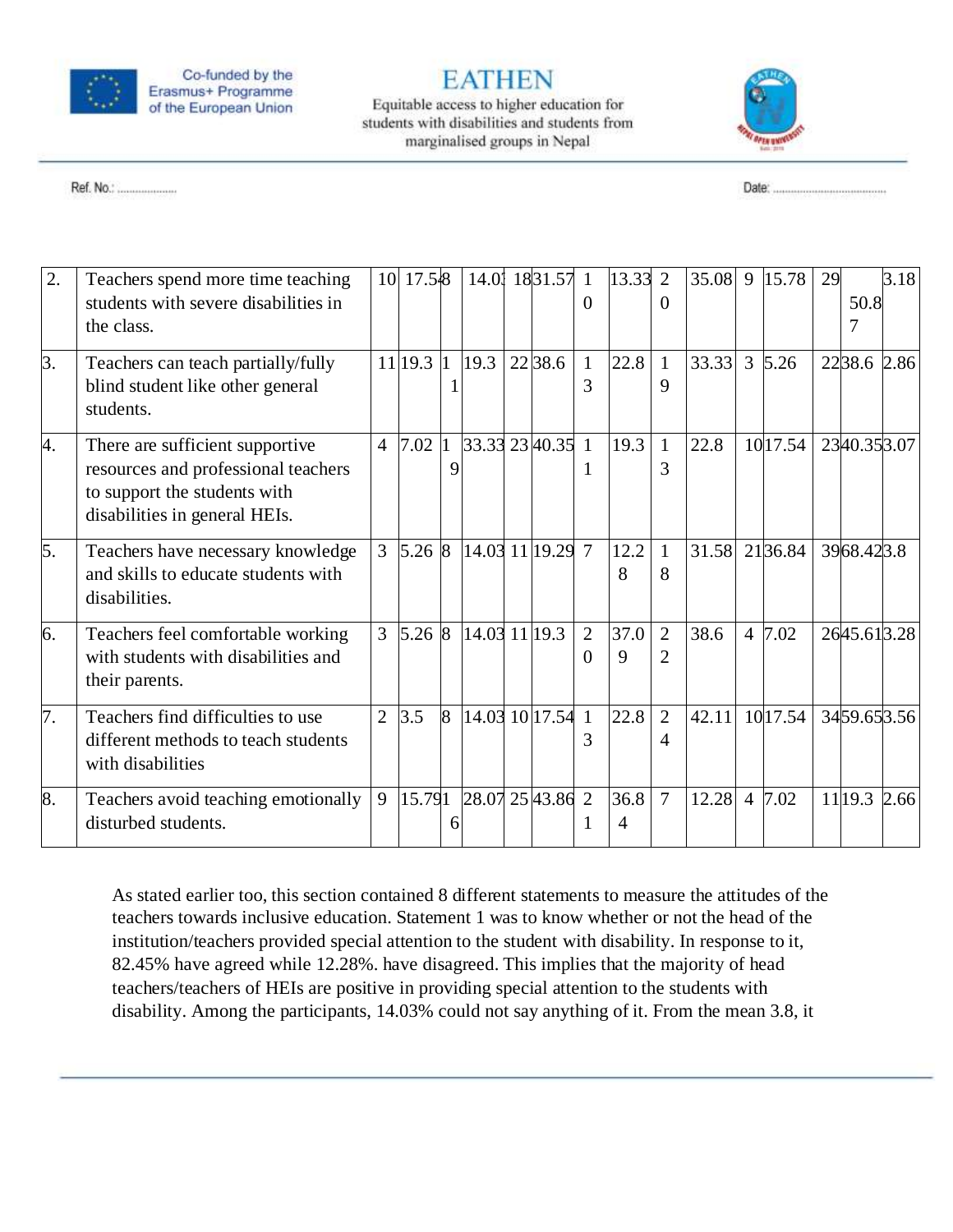

# EATHEN

Equitable access to higher education for students with disabilities and students from marginalised groups in Nepal



Ref. No.: .......................

can be concluded that the majority of respondents thought that it was necessary to provide special attention to the students with disabilities.

Similarly, statement 2 was to see whether or not the teachers spent more time in teaching the students with severe disabilities in the class. If we look at the responses, it has been agreed by 50.87% while disagreed by 31.57% whereas 13.33% of the respondents could not decide of it. This reflects that only 50% teachers spent more time teaching SwDs. From the mean 3.18, it can be stated that only half of the respondents thought that it was necessary to spend more time in teaching SwDs with severe disabilities.

The third statement was to rate whether the participants could teach partially/fully blind student like other general students. Observing the responses, it has been agreed as well as disagreed by the equal no. of participants, i.e. 38.6%for each. However, it has remained undecided by 22.8%. The mean 2.86 reflects that teachers did not believe up on the fact that partially/fully blind student could be taught like other general students. This result indicates the need of training as well as awareness programs towards inclusive education for teachers.

Statement 4 was to ask the participants regarding whether or not there were sufficient supportive resources and professional teachers to support the students with disabilities in general HEIs. This statement has been agreed by 40.35% of them. The equal no. of them has disagreed on it. However, 19.3% have been found undecided. The calculated mean, which is 3.07, shows that there were sufficient supportive resources and professional teachers to support the students with disabilities in general HEIs. However, looking at the responses of their students, this statement needs to be investigated again.

The fifth Statement inquired the participants whether or not the teachers had necessary knowledge and skills to educate students with disabilities. This statement has been agreed by a huge no. of participants, i.e. agreed by 68.92%. while it has been disagreed by 19.29%. The point 'undecided' has been rated by 12.28%. From the mean 3.8, it can be said that the teachers had necessary knowledge and skills for teaching SwDs.

Likewise, the sixth item was to know from the participants whether or not they felt comfortable in working with students with disabilities and their parents. Looking at the responses of them, 45.61% of them have disagreed on it while 19% have disagreed. Of all, 20% have not been sure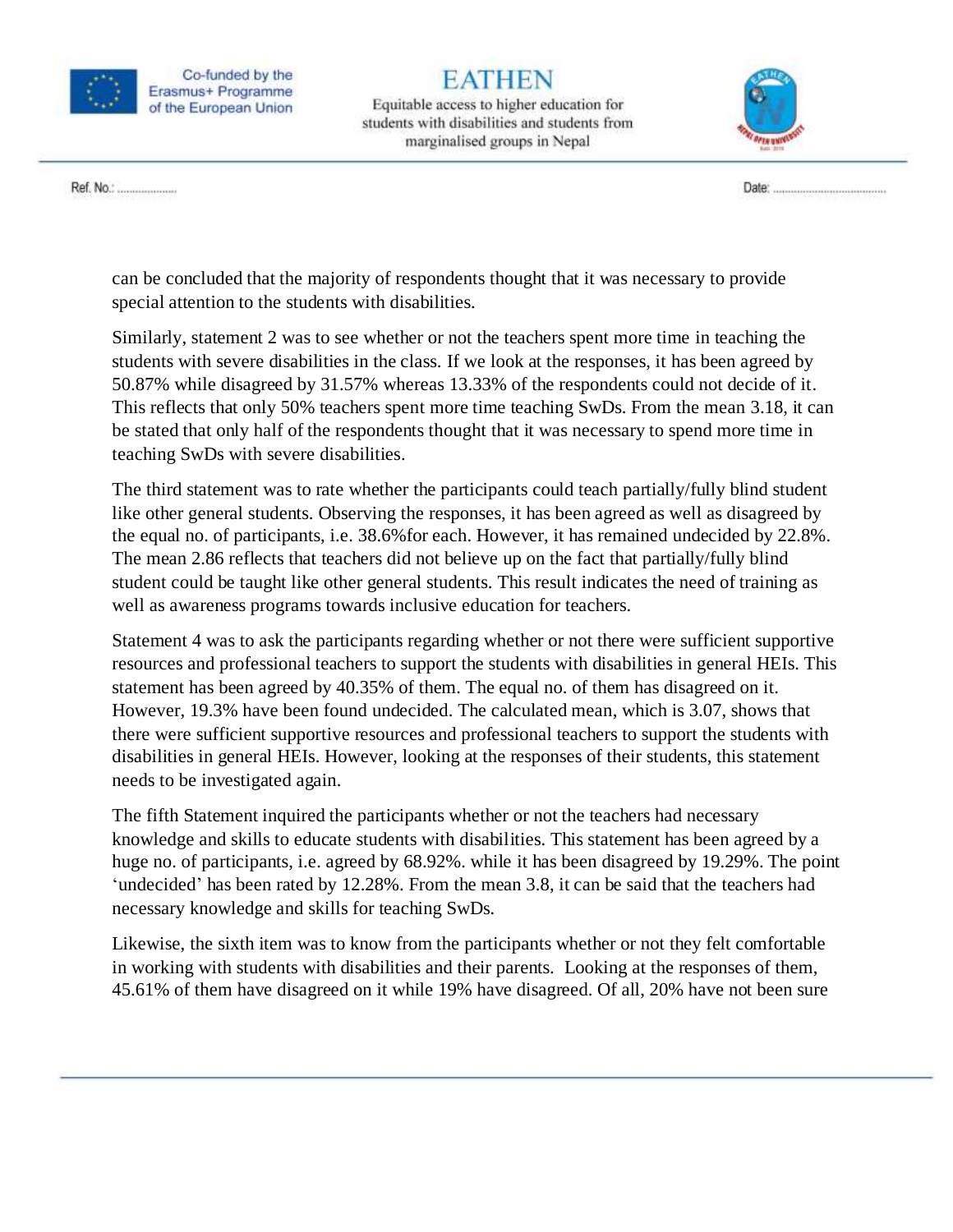

# EATHEN

Equitable access to higher education for students with disabilities and students from marginalised groups in Nepal



Ref. No.: .....................

of it and thereby have rated the point 'neutral'. The overall mean 3.28 indicates that they felt comfortable in working with the students with disabilities and their parents.

The seventh statement of this part of likert scale was to investigate if the teachers found difficulties to use different methods to teach students with disabilities. Their responses show that 59. 65% have agreed but 17.54% have disagreed on it. However, 22.80% have remained neutral to the statement. The mean 3.56 concludes that the teachers found difficulties in using different methods while teaching the students with disabilities.

The last, i.e. the eighth item of this category explored if the teachers avoided teaching the emotionally disturbed students. Of all the participants, 19.30% have agreed it but 43.86% have disagreed while 36.84% have remained neutral. The mean calculated for this statement has yielded to 2.66 mean indicating that still many of the participants are in confusion regarding teaching the emotionally disturbed students as many of them have rated the point 'neutral'.

### **Structure and Facilities at HEIs**

<span id="page-13-0"></span>This section of the questionnaire contained 7 statements in the likert scale. They were intended at investigating the structure and facilities at HEIS in the concerned institutions. Like in the earlier case, there were five points in the scales to rate their agreements and disagreements. This category too was designed for the head teachers and the teachers of the institutions. The detail of the data obtained from them is presented herewith.

|     |                                                | <b>Responses</b> |                 |   |                |              |                  |   |               |       |                        |       |                |              | an             |               |
|-----|------------------------------------------------|------------------|-----------------|---|----------------|--------------|------------------|---|---------------|-------|------------------------|-------|----------------|--------------|----------------|---------------|
|     | <b>Items</b>                                   |                  | <b>Disagree</b> |   |                |              | <b>Undecided</b> |   |               | Agree |                        |       |                |              | $\mathbf{M}$ e |               |
| No. |                                                |                  | SD(1)           |   | DA(2)          | <b>Total</b> |                  |   | UD(3)         | A(4)  |                        | SA(5) |                | <b>Total</b> |                |               |
|     |                                                | N                | $\frac{0}{0}$   | N | $\frac{6}{10}$ | N            | $\frac{6}{6}$    | N | $\frac{6}{6}$ | N     | $\frac{0}{0}$          | N     | $\frac{6}{10}$ | N            | $\frac{6}{6}$  |               |
| 1.  | The needs of students<br>with disabilities are |                  | 12.28 17        |   | 29.82 24       |              | 42.10            | 5 | 8.77          | 17    | 29.8<br>$\overline{2}$ | 11    | 19.3           |              |                | 28 49.12 3.14 |

| Table 2: Summary of the Teacher Responses on Structure and Facilities at HEIs |  |  |  |  |
|-------------------------------------------------------------------------------|--|--|--|--|
|-------------------------------------------------------------------------------|--|--|--|--|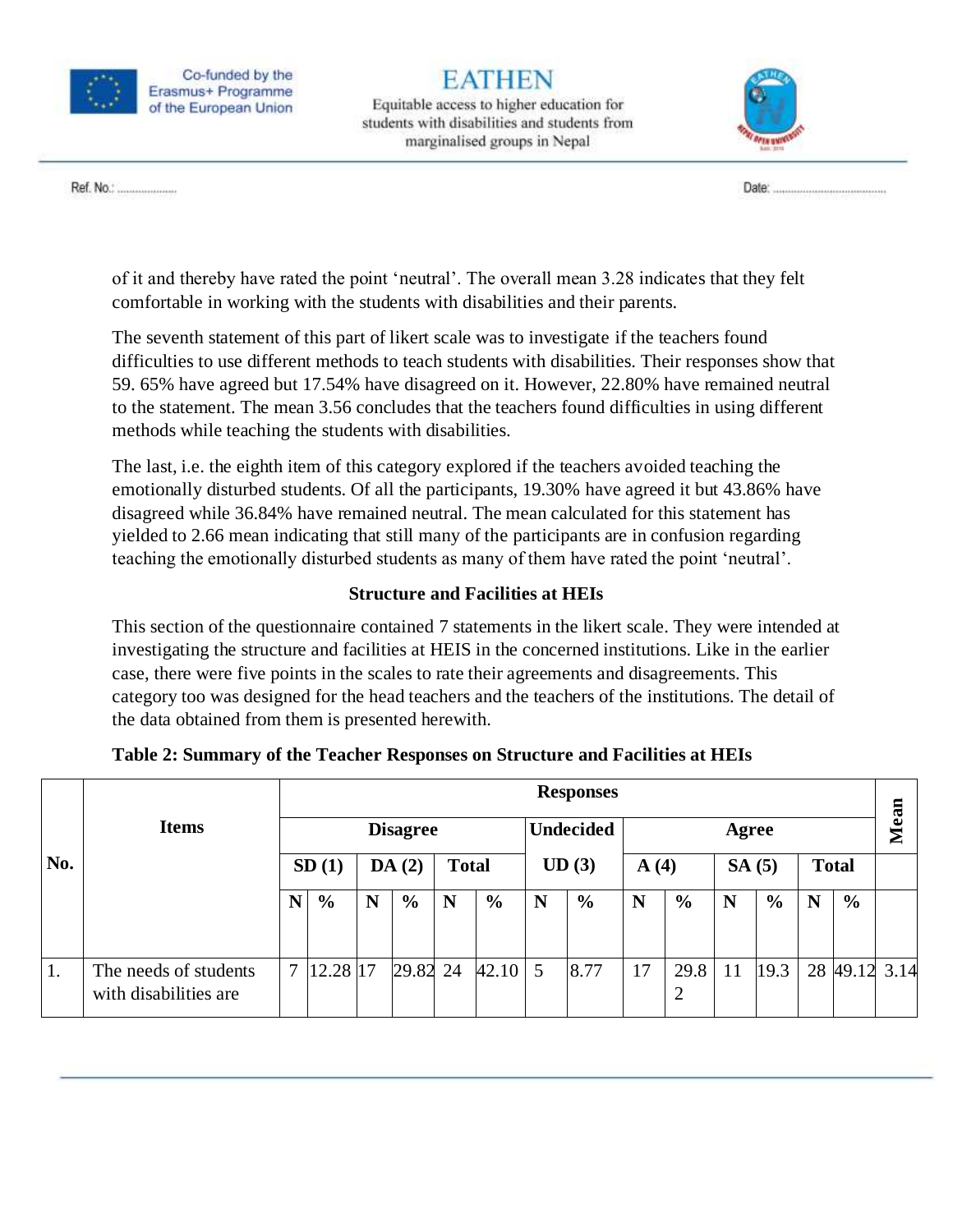

## **EATHEN**

Equitable access to higher education for<br>students with disabilities and students from marginalised groups in Nepal



Ref. No.: ....................

|                  | served in special,<br>separate settings.                                                                                     |                |          |                |             |                |         |                |       |    |           |                |           |    |              |               |
|------------------|------------------------------------------------------------------------------------------------------------------------------|----------------|----------|----------------|-------------|----------------|---------|----------------|-------|----|-----------|----------------|-----------|----|--------------|---------------|
| $\overline{2}$ . | Teaching and learning<br>materials are available<br>for students with<br>disabilities and they are<br>accessible too         | 9              | 15.79 21 |                | 36.84 30    |                | 52.63   | 11             | 19.3  | 12 | 21.05     | $\overline{4}$ | 7.02      |    | 16 28.07     | 2.67          |
| 3.               | Libraries and requisite<br>texts are adequate to<br>students with disability                                                 | $\overline{7}$ | 12.29    |                | 23 40.35 30 |                | 52.63 7 |                | 12.28 | 15 | 26.3<br>1 | 5              | 8.7<br>7  |    |              | 20 35.08 2.79 |
| 4.               | Disabilities friendly<br>laboratory facilities are<br>available in the HEIs.                                                 |                | 10 17.54 |                | 20 35.08 30 |                | 52.63   | $\overline{5}$ | 8.77  | 14 | $24.56$ 8 |                | 14.0<br>3 |    | 22 38.6 2.82 |               |
| 5.               | Disable and<br>marginalized students<br>get support from health<br>services department at<br>school/college/Instituti<br>on. | 5              | 8.77     | 14             | 24.5<br>6   | 19             | 33.3    | 9              | 15.79 | 19 | 33.3      | 10             | 17.<br>6  | 29 |              | 50.93.26      |
| 6.               | The HEIS creates<br>conducive environment<br>in order to support<br>students with<br>disabilities.                           | $\overline{2}$ | 3.5      | 9              | 15.79 11    |                | 19.3    | 21             | 36.84 | 22 | 38.6      | $\overline{3}$ | 5.3       |    |              | 25 43.85 3.26 |
| 7.               | There are special<br>scholarship programs                                                                                    | $\overline{0}$ | $\Omega$ | $\overline{4}$ | 7.01        | $\overline{4}$ | 7.01    | $\overline{4}$ | 7.01  | 18 | 31.6      | 31             | 54.4      | 49 | 85.94.6      |               |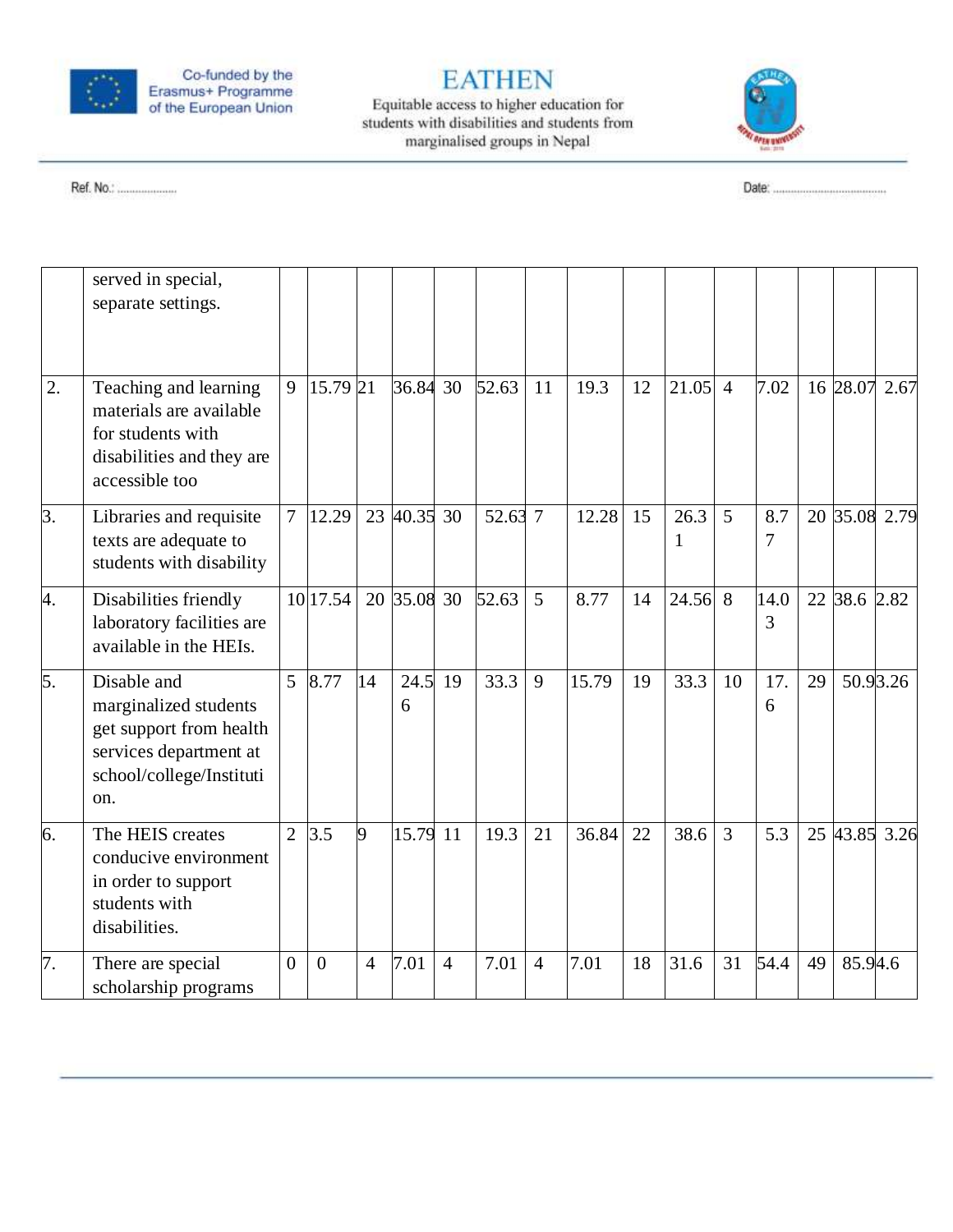

Equitable access to higher education for students with disabilities and students from marginalised groups in Nepal



Ref. No.: .....................

| for the students with |  |  |  |  |  |  |  |  |
|-----------------------|--|--|--|--|--|--|--|--|
| disabilities by HFIs  |  |  |  |  |  |  |  |  |
|                       |  |  |  |  |  |  |  |  |

This section of likert scale had 7 different statements in order to find out the information related to structure and facilities at HEIs. The points in this scale are presented in the way they have been done earlier, i.e. the value of the points is to be interpreted in the same way. The first statement of this section was designed to find out if the head teacher/teachers served the needs of students with disabilities in special or separate settings. If we observe the response obtained from them, 49.12% have agreed to the statement while 42.10% have disagreed. However, 8.77% of them have shown the responses as neutral. The mean for the points is 3.14. This makes us conclude that majority of the people have positive responses on the statement that they served the needs of such learners in separate and special settings.

Statement 2 asked the participants whether or not the teaching and learning materials were available for students with disabilities and they were accessible too. Looking at the data, a big number, i.e. 52.63% has disagreed it. Only, 28.07% have agreed on it. However, 19.30% have remained neutral to the statement. Though the mean is calculated 2.67, indicated that still many people do not agree regarding the availability of the teaching and learning materials.

In the same vein, the third statement was to know if the libraries and requisite texts were adequate to students with disability. To this statement, 52.63% of the participants have disagreed which is a big number. Meanwhile, it has been agreed only by 35.08% of them. However, 12.28% of them have remained neutral. The mean calculated is 2.79. which indicate that the libraries and the requisite texts are not adequate to the students.

The fourth item of this section asked to the participants if the disability friendly laboratory facilities were available in the HEIs. Looking at the data, a big number, i.e. 52.63% has disagreed but 38.6% have agreed; while 8.77% have neutral responses. The mean is 2.82. Hence, we can state that the disability friendly laboratories are not available.

The fifth statement was to find out if the disabled and marginalized students got support from health services department at school/college/institution. If we look at the data, 33.30% of the participants have disagreed to the statement while 50.90% have agreed, which is a good number.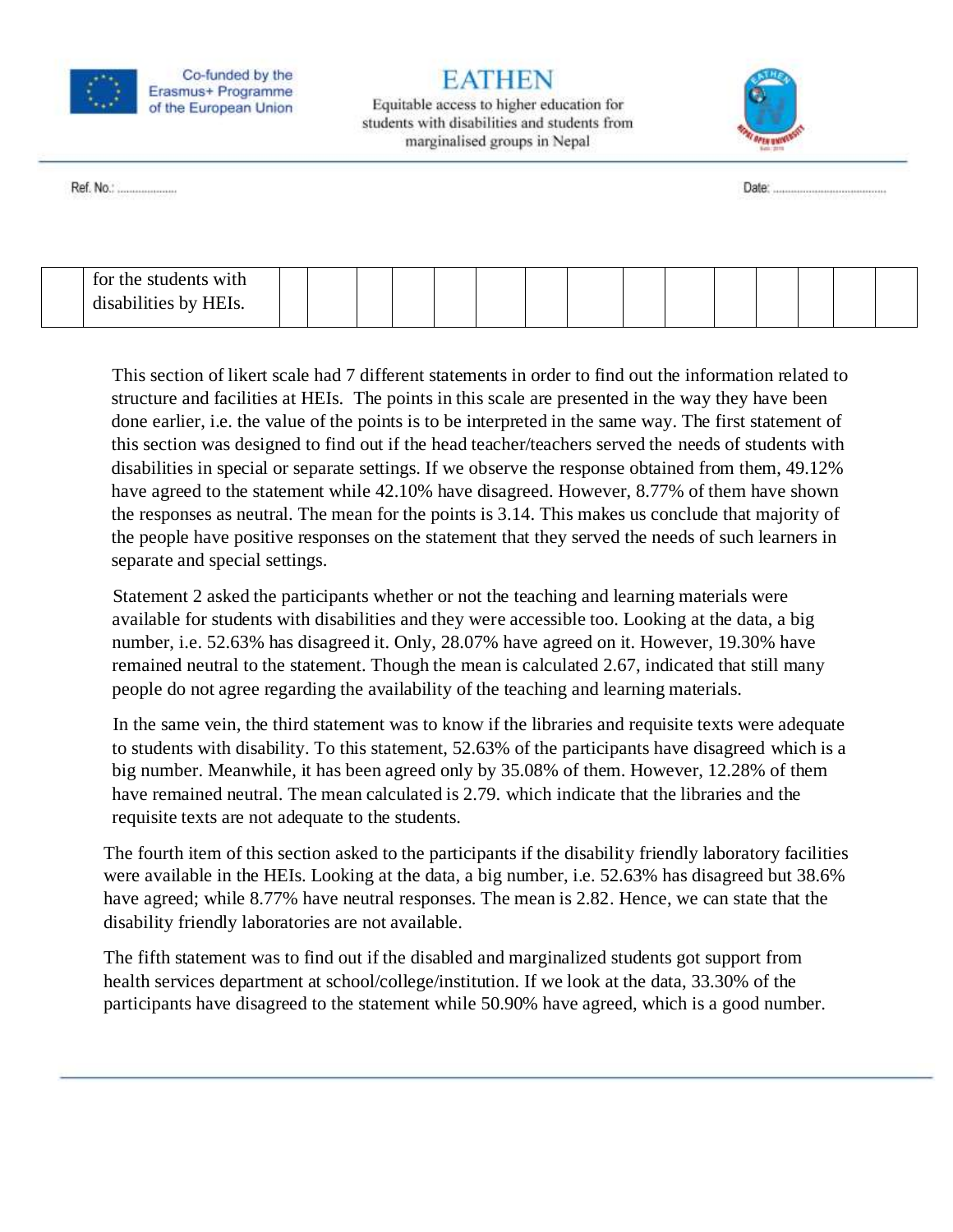

# EATHEN

Equitable access to higher education for students with disabilities and students from marginalised groups in Nepal



Ref. No.: .....................

However, 15.79% have remained neutral to the statement. The mean for this item is 3.26 which indicates that the disabled and marginalized students were getting support from health services department at school/college/institution though they were found not to be sufficient.

The second last, i.e. the sixth item of this scale investigated if the HEIS created the conducive environment in order to support students with disabilities. The data obtained shows 19.30% of disagreements, 43.83% of agreements and 36.84% of neutrality. A good percentage has shown the positive responses; however, a big number has remained neutral to the statement. So, this is difficult to conclude of the statement though the mean is 3.26. Meanwhile, it can be summed up that the HEIS were creating the conducive environment in order to support students with disabilities.

The last statement in the likert scale inquired to the participants if there were special scholarship programs for the students with disabilities provided by HEIs. In response to the statement, a small number, i.e. 7.01% has disagreed. The same number has shown the neutral responses. In contrast, a very large percentage, i.e. 85.90% has agreed to the statement. The mean calculated is 4.60 which yields to indicate that there were special scholarship programs for the students with disabilities provided by HEIs.

#### **The Major Findings from the Head Teachers/Teachers**

<span id="page-16-0"></span>If we look at the teachers' attitudes towards the inclusive education; the key indications from the study suggest that the teachers and the concerned people have been spending a lot of the time for supporting and engaging the students with disabilities and those belonging to the marginalized groups. Though the teachers have been making the efforts to support such students, such supports and the facilities provided by the institutions are very rarely supportable. Despite the difficulties faced by teachers there have been a lot of supporting efforts from them though not sufficient. And, to some extent, there is also the availability of the materials from the concerned stakeholders, which however, is to too little extent.

Consequently, if we look at the teacher responses on structure and facilities at HEIs, students with disabilities have got the supports from health services department at school/college/Institution; but the services have never been well managed and sufficient. Similarly, the quantitative data from the teachers shows that the available facilities are not sufficient. In analyzing all the data, it can be said that there are few supports, facilities and other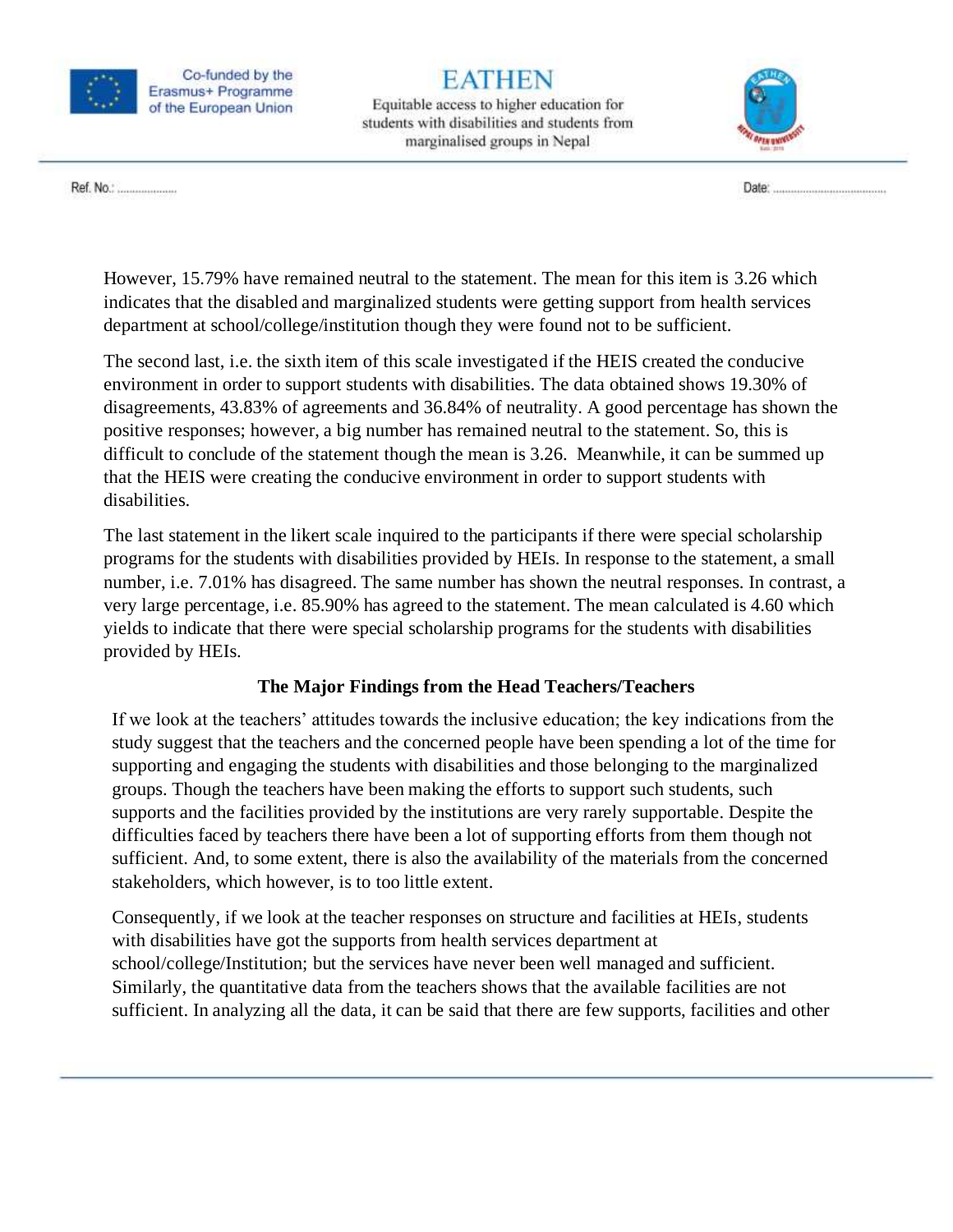

Equitable access to higher education for students with disabilities and students from marginalised groups in Nepal



Ref. No.: .....................

types of the helps managed for the students. However, they are very well managed in the policies and in the institutional acts but not in the reality. This is what we found triangulating the data.

#### **The Students' Data**

<span id="page-17-0"></span>To obtain the total number of the students with disabilities and those belonging to marginalized groups, the heads and the teachers of the institutions were asked to report on the total numbers and others with special abilities. Though we received some information from the institutions, the detail could not be obtained as they also needed to talk to the district head quarters to receive the detail of such students. Hence, further investigation is required in this case.

### **Things to be Considered for the Improvement of Inclusive Education Environment**

<span id="page-17-1"></span>There are the similarities between the data provided by the head/teachers and students regarding what is to be done for the improvement of the inclusive education environment. Looking at the data obtained from the head/teachers too, the following the themes that they have mentioned for such improvement:

- Need for the financial support
- Need for more scholarships
- Need for the more equipment for the students with such difficulties
- Need for special libraries and laboratories for such students
- Need for special toilets
- Need for awareness and the special campaigns to the people of their community
- Specially trained teachers
- Co-operative friends and families
- <span id="page-17-2"></span>- Technological and online supports to such students

## **Conclusion**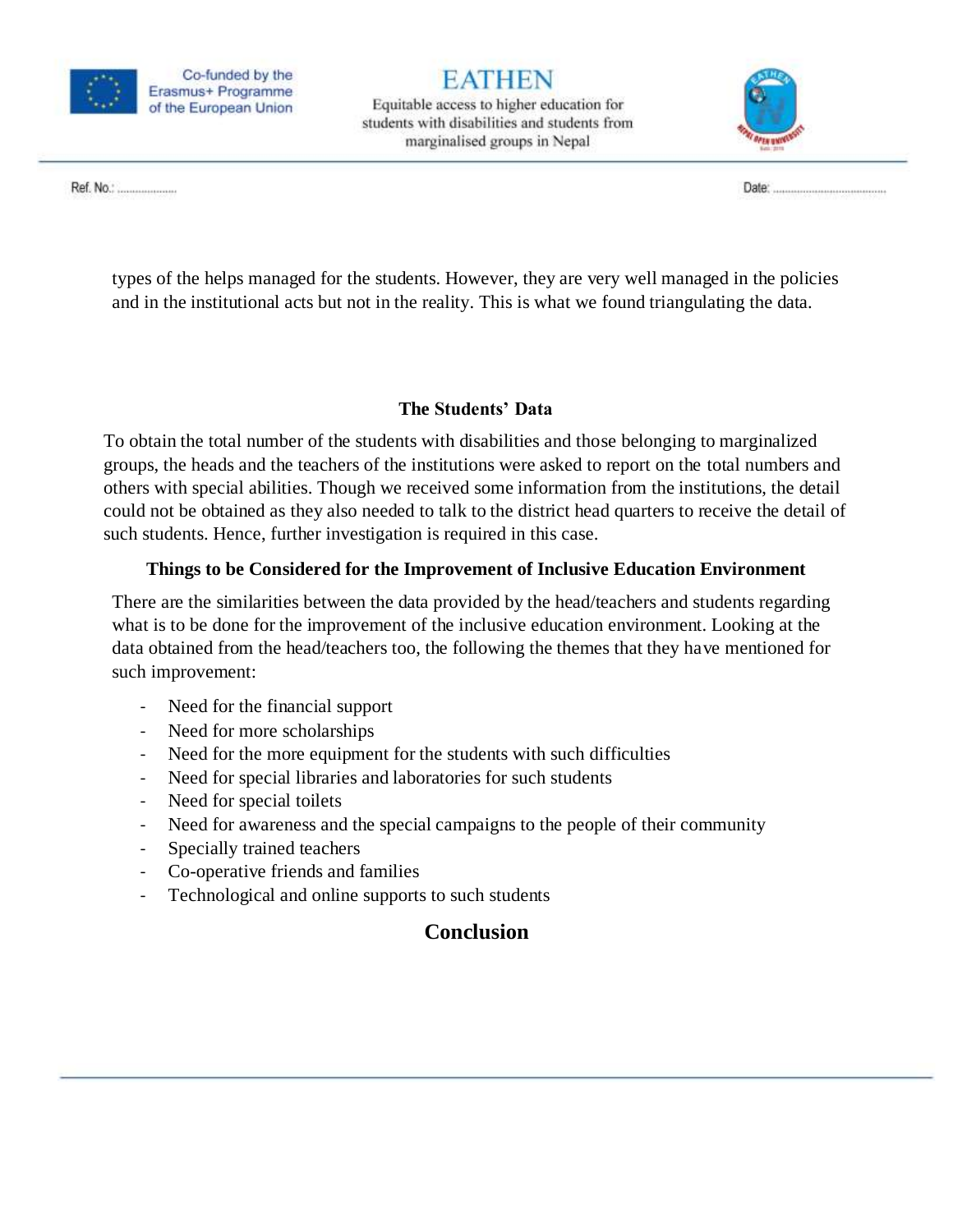

# **EATHEN**

Equitable access to higher education for students with disabilities and students from marginalised groups in Nepal



Ref. No.: .......................

Many disabled and marginalized students in the Far Western part of Nepal are compelled to drop out from the schools and campuses in the absence of the supports that they receive from the concerned and responsible stake holders. Listening the voices of such students, they have received the supports in the governmental and institutional/organizational documents. However, such supports have not reached there. They have been compelled to be dropouts for they could not get good supports from their own family members and societies. However, they still have the appetite to continue the study provided that they get the opportunities and supports. They look for basic financial, instrumental, counselling and other psychological supports. This could be possible only through the joint venture of all the concerned people. The supports that EATHEN is planning to provide them through centres obviously will be a great asset.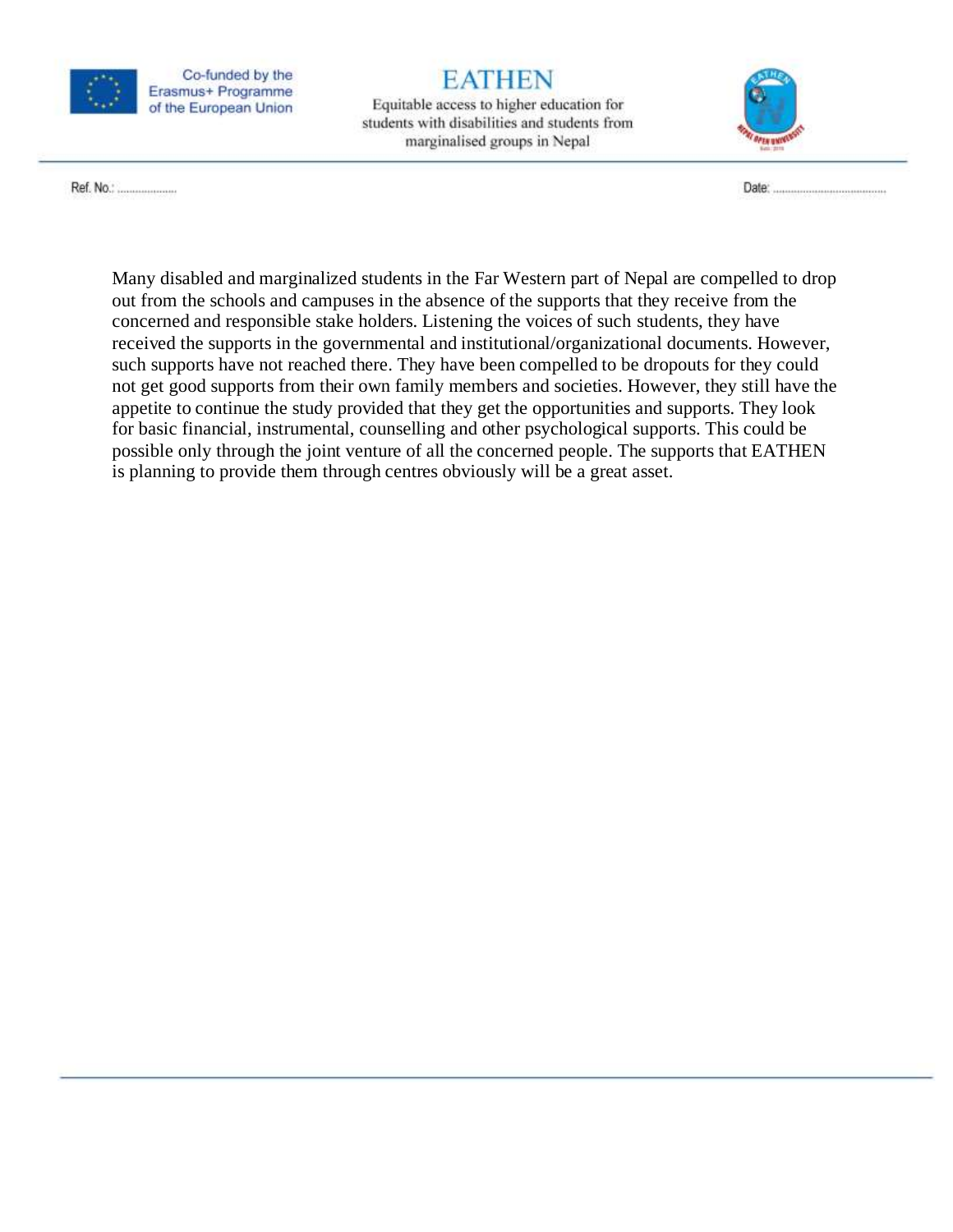

Equitable access to higher education for students with disabilities and students from marginalised groups in Nepal



Ref. No.: .......................

## **Appendices**

### **Appendix 1: Interview Guidelines for Students with Disabilities**

### <span id="page-19-1"></span><span id="page-19-0"></span>**Equitable access to higher education for students with disabilities and students from marginalized group in Nepal**

**Interview Guidelines for Students with disabilities (Part-A)**

**2077/2021**

**Name of the student: Institution:**

**Gender:**

**Age:** 

**Studying at/in: Bachelor/Master/ MPhil** 

**Faculty and Major Subjects:** 

**Permanent Address:**

**Temporary Address:**

**Contact No.:**

**e-mail address:**

- 1. In which caste/ethnicity do you belong to?
	- (i) Brahaman/Chhetri (ii) Indigenous people/ Janjati: ……………...
	- (ii) .(iii) Dalit (iv ) Muslim (v) Other:…………….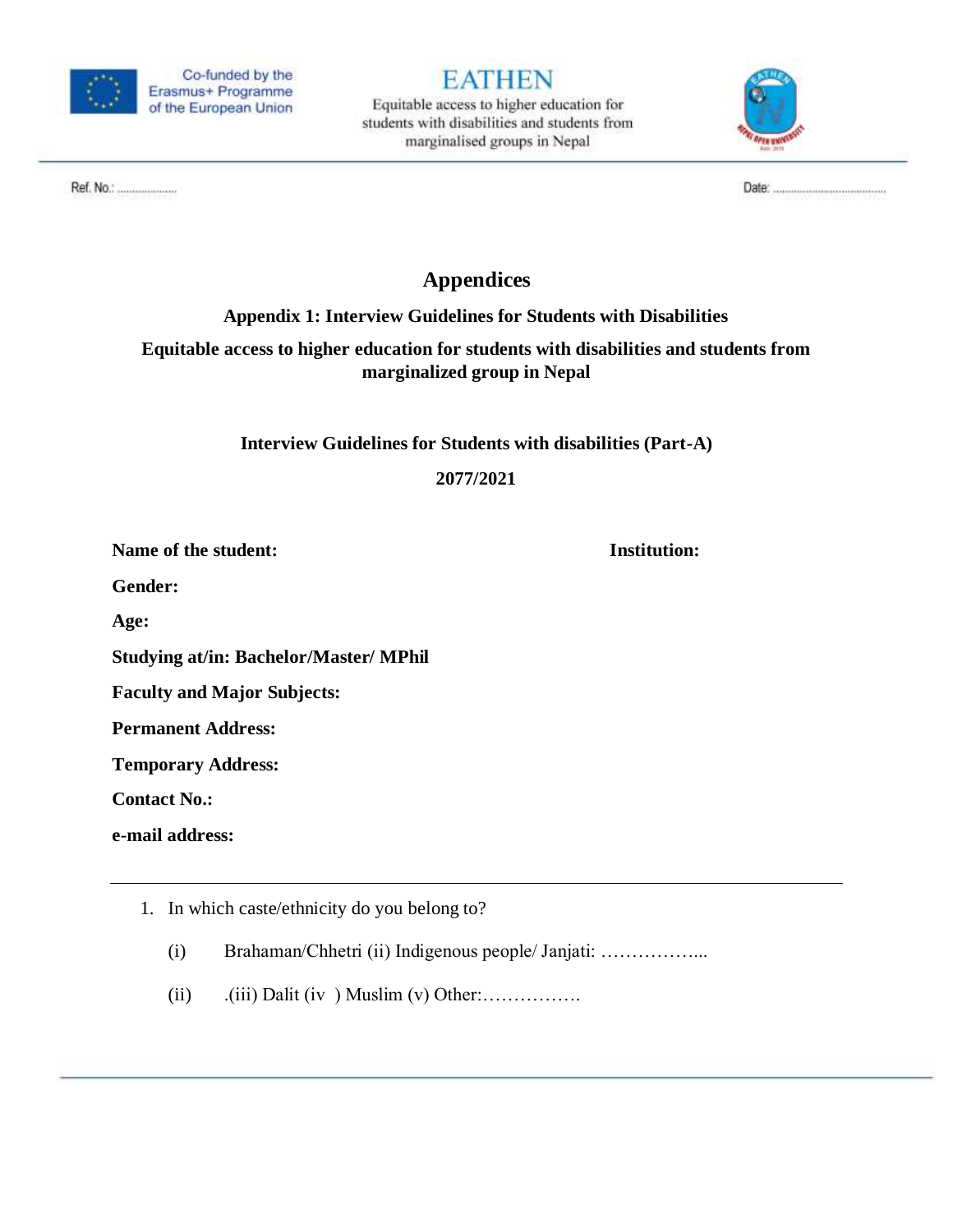

Equitable access to higher education for students with disabilities and students from marginalised groups in Nepal



Ref. No.: .......................

- 2. Would you like to inform, what types of disabilities you have?
	- (i) Physical disability
	- (ii) Vision impairment
	- (iii) Hearing impairment
	- (iv) Deaf-Blind
	- (v) Voice and Speech related disabilities
	- (vi) Mental disabilities
	- (vii) Multiple disabilities
	- (viii) Others:……………..
- 3. Have you ever got any support for your education from any Institutions/NGO/INGO or

from individuals (Specify……………………….) ? (i) Yes (ii) No ( go to no 5)

4. If yes, what types of support did you get?

…………………………………………………………………………………

5. How well did those support help you to improve your learning?

……………………………………………………… ………………………………………………………..

6. What difficulties challenges are you facing right now regarding your study?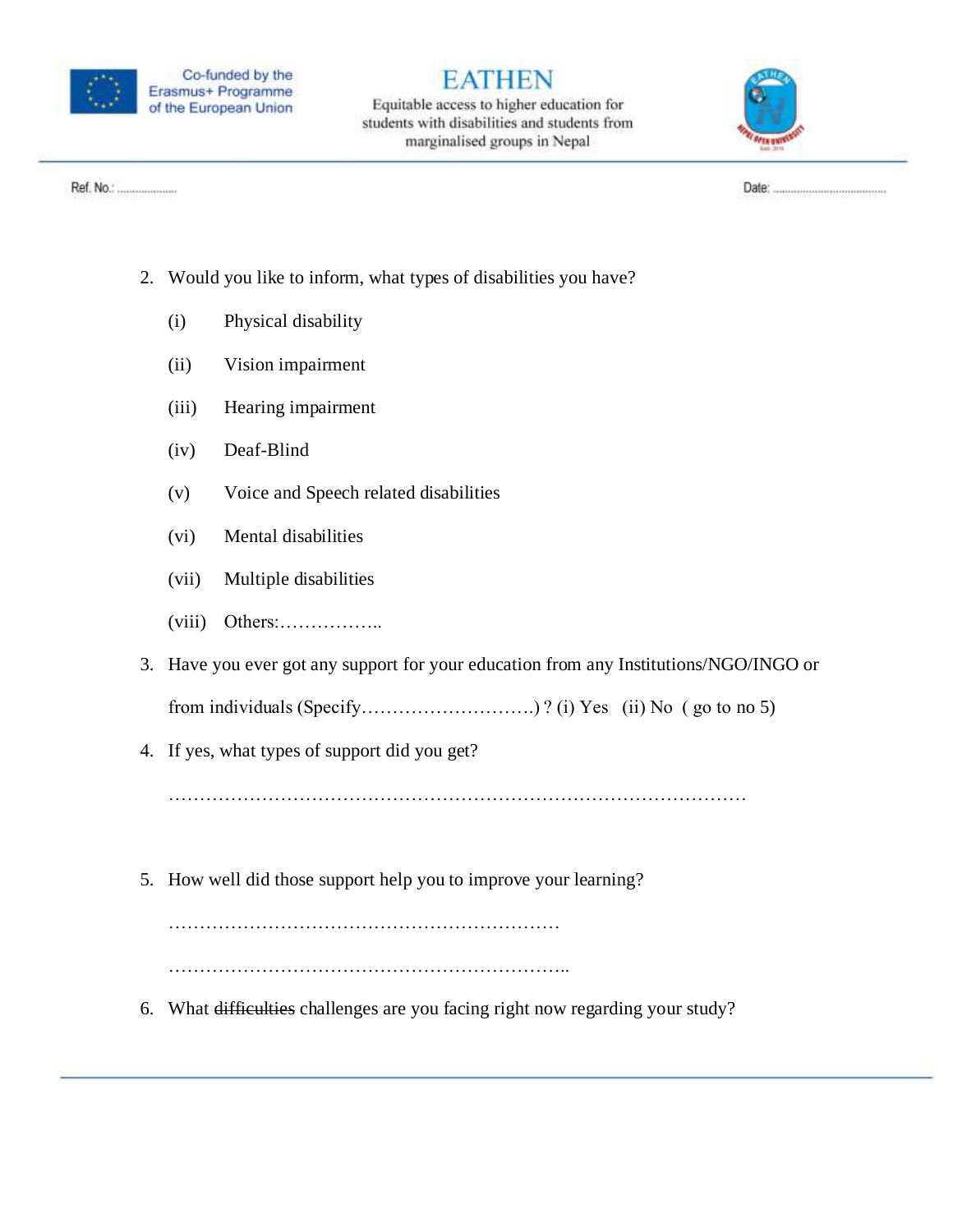

Equitable access to higher education for students with disabilities and students from marginalised groups in Nepal



Ref. No.: .....................

…………………………………………………………………..

………………………………………………………………………

7. What do you expect from Support Centre? (Necessary to describe about Support Centre

of EATHEN, access to higher education, academic achievement, improved performance)

…………………………………………………………………………….

………………………………………………………………………………

8. In your experiences (If you have), how can the supportive programme of

Institutions/NGO/INGO be sustained?

…………………………………………………………………………………….

- 9. ( If SwDs left their study after SEE/: Secondary Education Examination and +12) Will you continue your study /higher education if you get any support like virtual online classes with require equipment (laptops, internet facility, Smartphones with several mobile apps) without leaving the comfort of your home?
- 10. If yes, what types of support you expect for further higher education via ODL? For examples: (i) Content -related barriers should be avoided.
	- (iii) Teachers and administetor people of the Institution of higher education should be appropriately trained for handling students with disabilities?
	- (iv) Financial support: to afford the cost of hardware and software.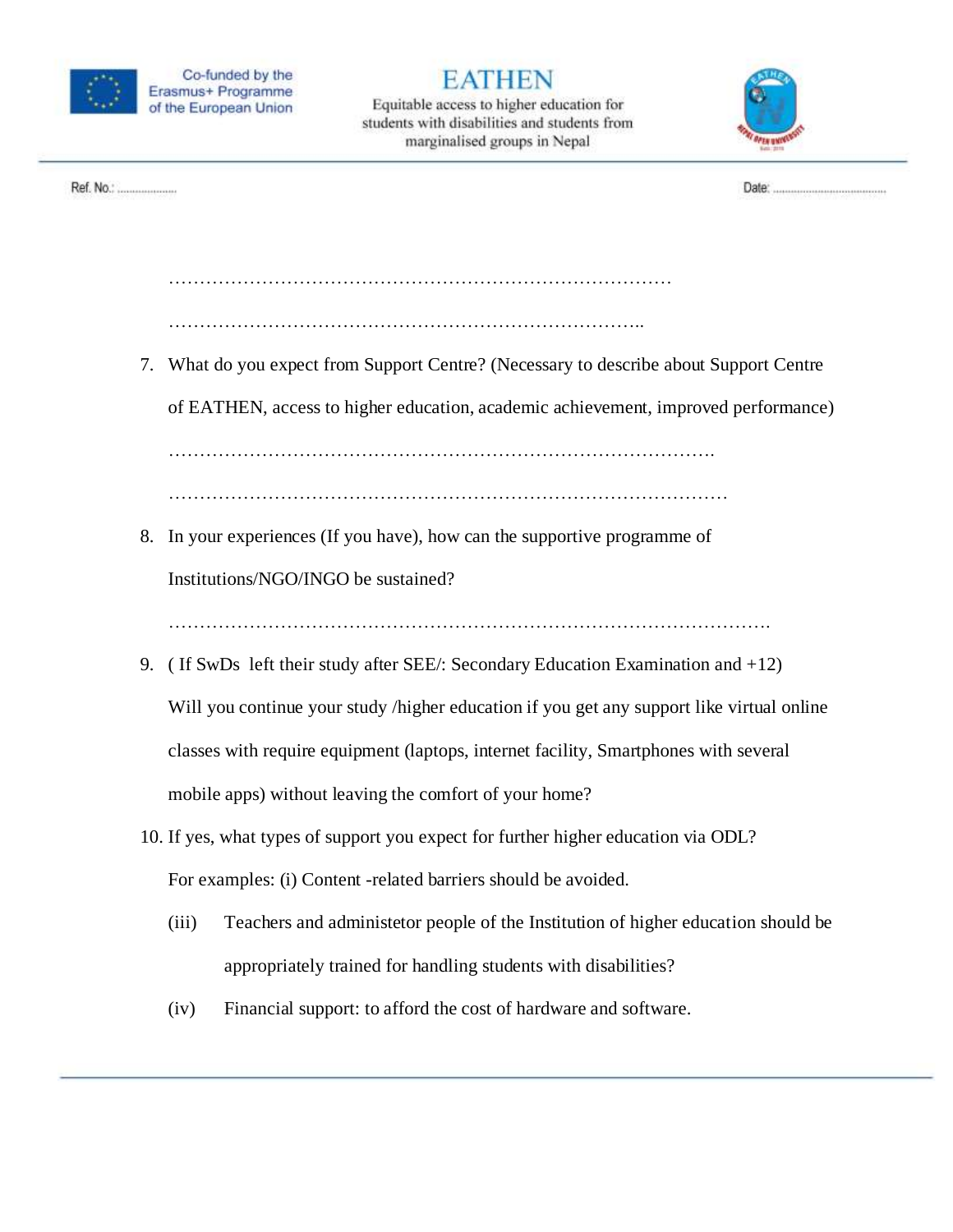

Equitable access to higher education for students with disabilities and students from marginalised groups in Nepal



Ref. No.: .....................

(v) Curriculum must be adjusted to address a range of disabilities.

Name of Researcher and Signature Date:

………………………………..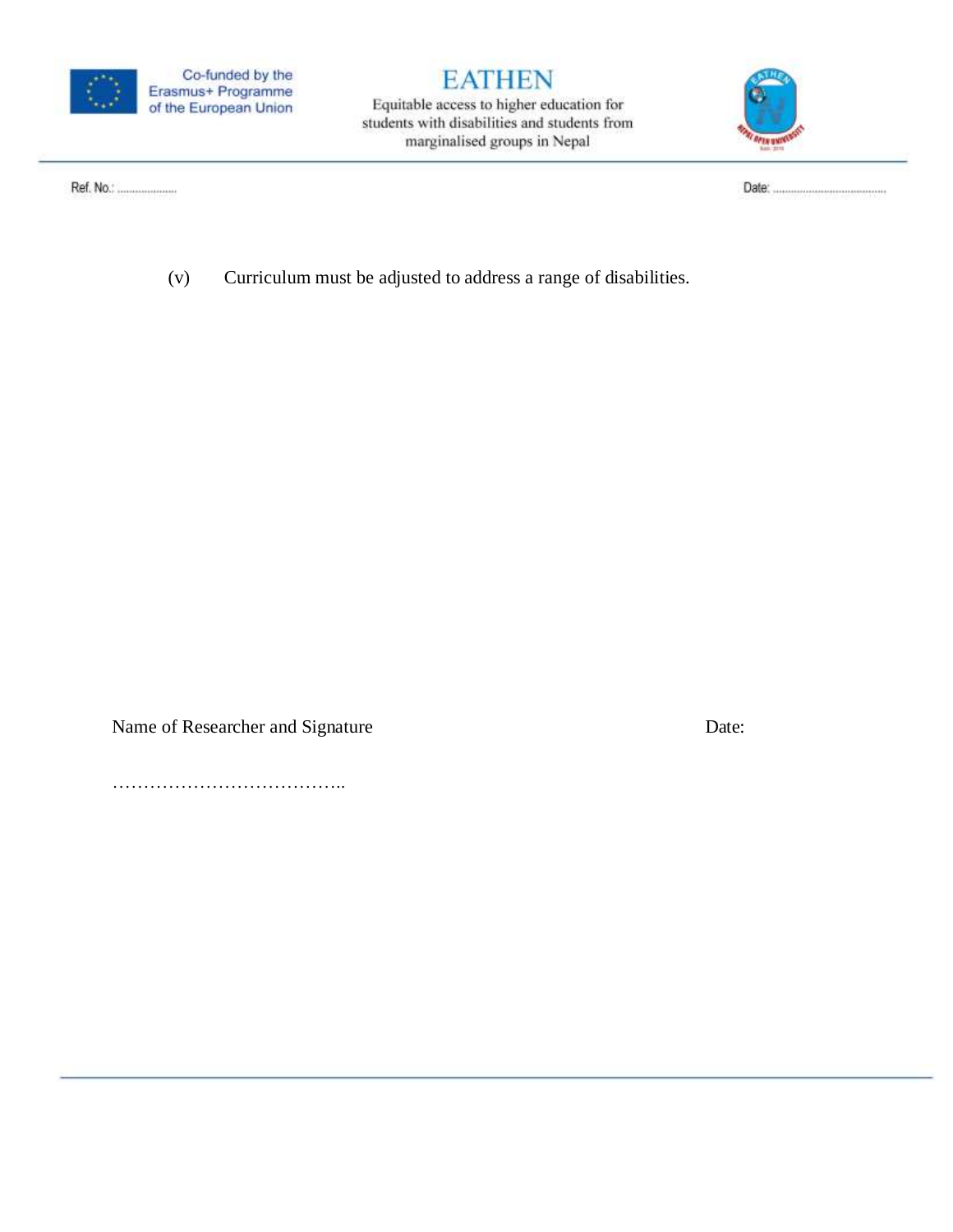

Equitable access to higher education for students with disabilities and students from marginalised groups in Nepal



#### <span id="page-23-0"></span>**Appendix 2: Interview Guidelines for Students from Marginalized Groups**

#### **Equitable access to higher education for students with disabilities and students from marginalized group in Nepal**

#### **Interview Guidelines for Students from marginalized groups**

#### **2077/2021**

**Note:** The profile of students from marginalized groups (SMGs) should have similar indicators like that of SwDs before the start of the interview from part A. However, be sure to tick them off as one of these groups:

Dalit, Indigenous Peoples, Freed bonded laborers, Sexual and Gender minorities, Kamalaris, Muslim and Religious minorities and Madhesis.

If they belong to groups other than the mentioned ones, please specify the group of the students being interviewed.

#### **Continue with the numbers from Part A when you move to part B.**

11. What type of support services have you received from any institutions/NGO/INGO/CBO

or individual donors or from teachers?

Are these support services related to:

- a. Scholarship b. stationery c. uniforms d. day meal e. agro-support f. part time work
- g. others-specify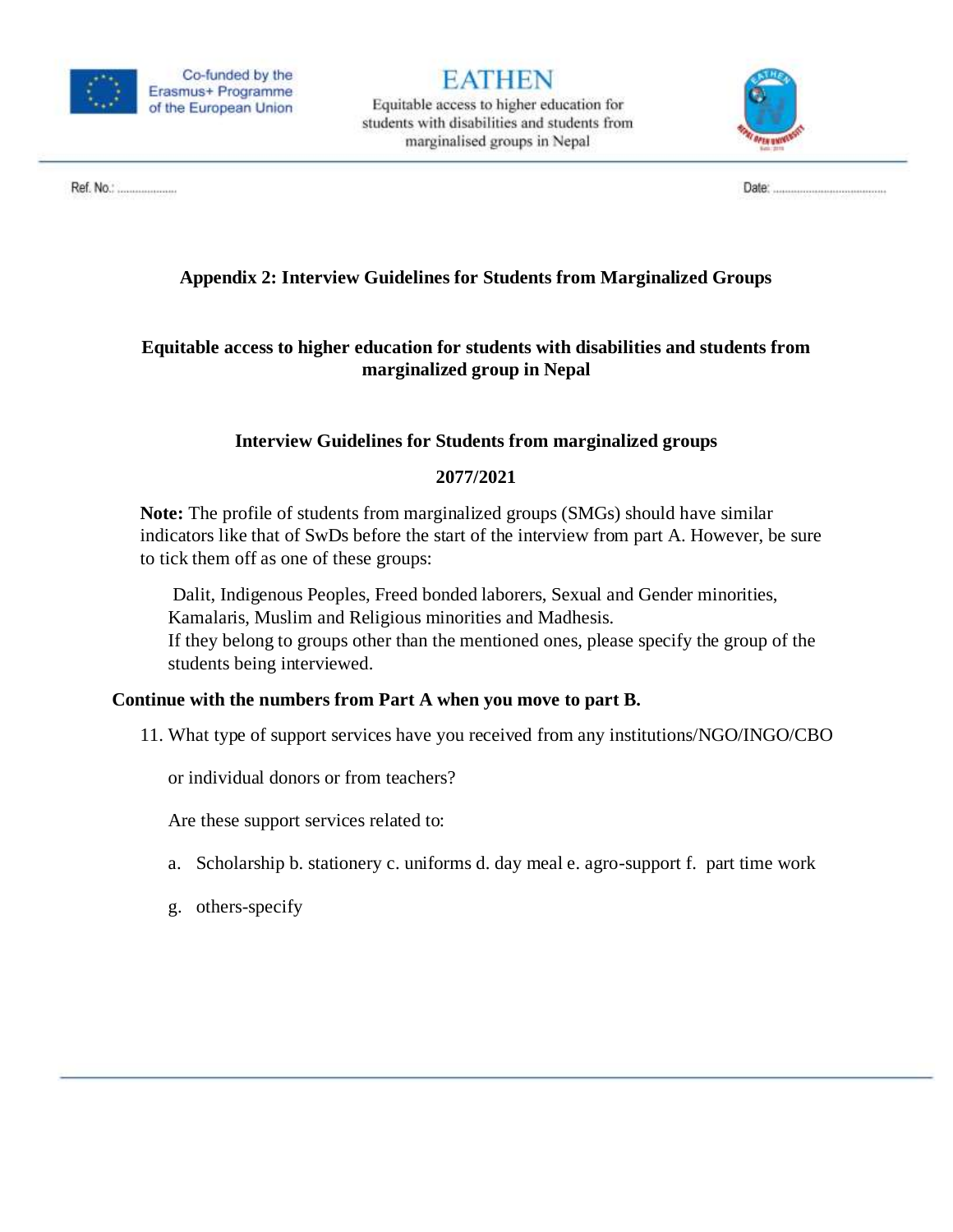

Equitable access to higher education for students with disabilities and students from marginalised groups in Nepal



Ref. No.: .......................

12. How have these support services helped improve your learning and continue your study

in upper levels?

………………………………………………………

………………………………………………………..

13. What kinds of challenges are you currently facing regarding your study?

Social………………………………………………………………………

|--|

Materials………………………………………………………………………….

Relational…………………………………………………………………………

Teachers' treatment………………………………………………………………

Peer's treatment………………………………………………………………….

- Any other, specify………………………………………………………………..
- 14. What is the degree of acceptance of your vulnerability by the HEI?
- a. To a great extent b.to a moderate extent. c. to a mild extent d. to a little extent e. no acceptance at all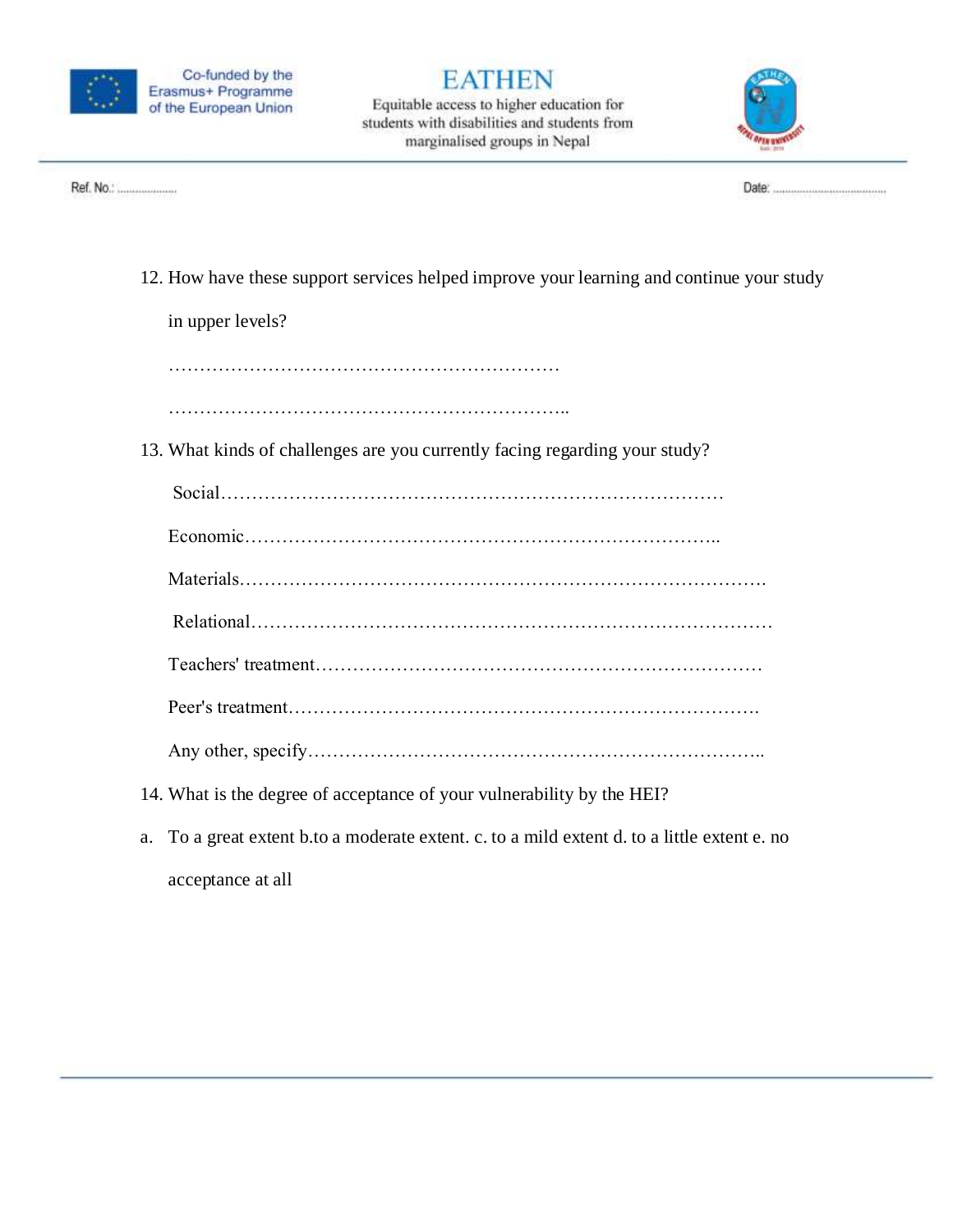

Equitable access to higher education for students with disabilities and students from marginalised groups in Nepal



15. If you have a Support Centre in your institution (HEI), how would you take benefit from

it to improve your access to, and achievement in higher education

…………………………………………………………………………….

………………………………………………………………………………

16. What more support do you expect from supportive institutions/NGO/INGO/CBOs to

further your higher education?

…………………………………………………………………………………………

17. What do you suggest the HEI to improve its delivery of instruction/services?

……………………………………………………………………………………….

18. What measures will you suggest to sustain the supportive programme of

institutions/NGO/INGO/CBOs in the long run?

………………………………………………………………………………….

………………………………………………………………………………….

19. If you are provided with a second chance to bring yourself back to the HEIs (for dropout students if contacted), what would be your expectations for the support?

Virtual online classes

Laptops,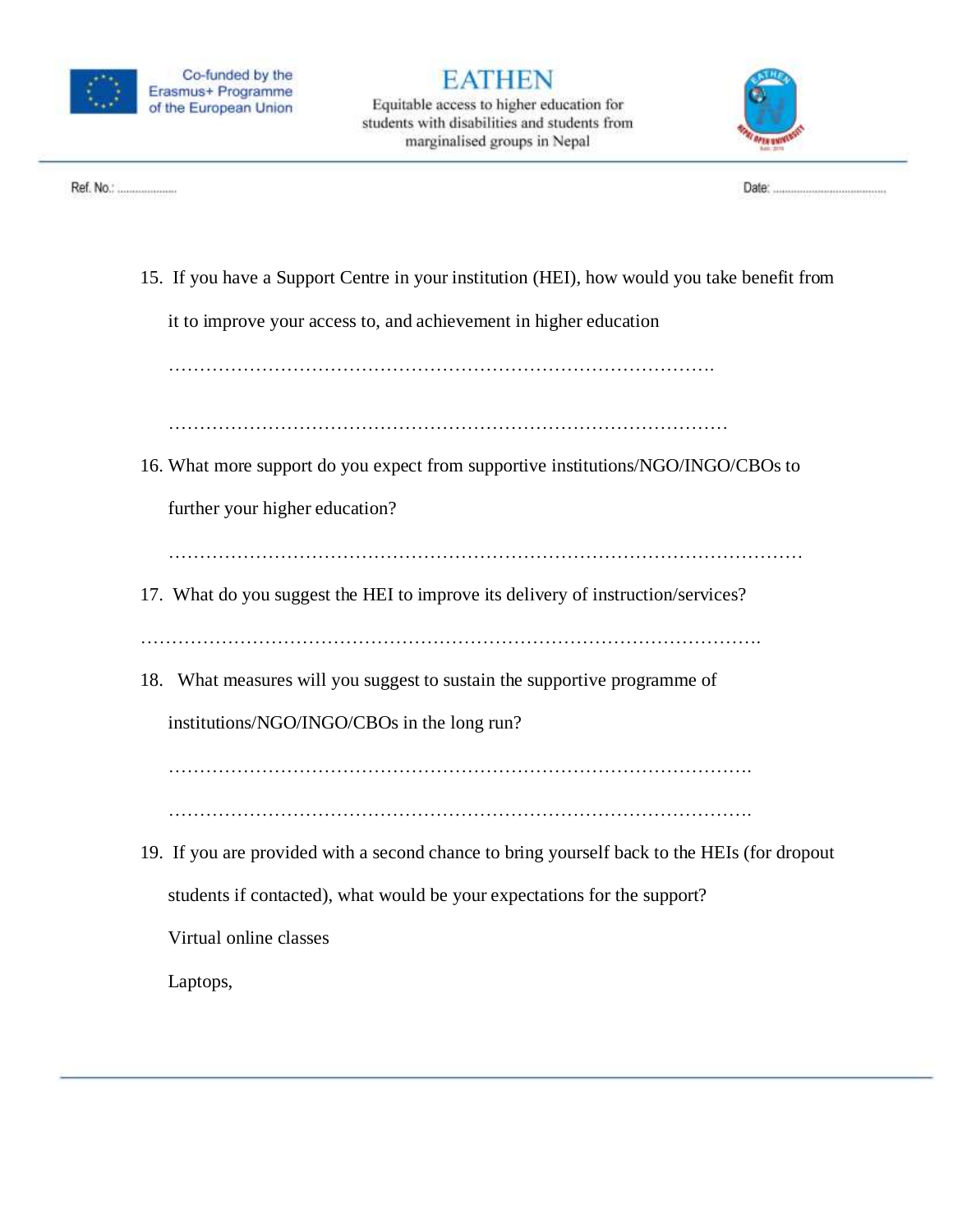

Equitable access to higher education for students with disabilities and students from marginalised groups in Nepal



Internet facility,

Smartphones with several educational apps

Remedial classes

Differentiated pedagogical service

Any other support, specify…….

……………………………………………………………………………………

20. If you are given opportunity to further your higher education through open and distance mode what would you want the HEI to do for you?

i. Front loading of the curriculum should be avoided.

ii. Training of teachers and administrators on marginalization should be provided

iii. Financial support should be arranged to meet the cost of hardware and software

iv. Technology friendly environment should be created

v. Curriculum adjustment process should be a regular feature of the HEI from the

perspective of marginalization.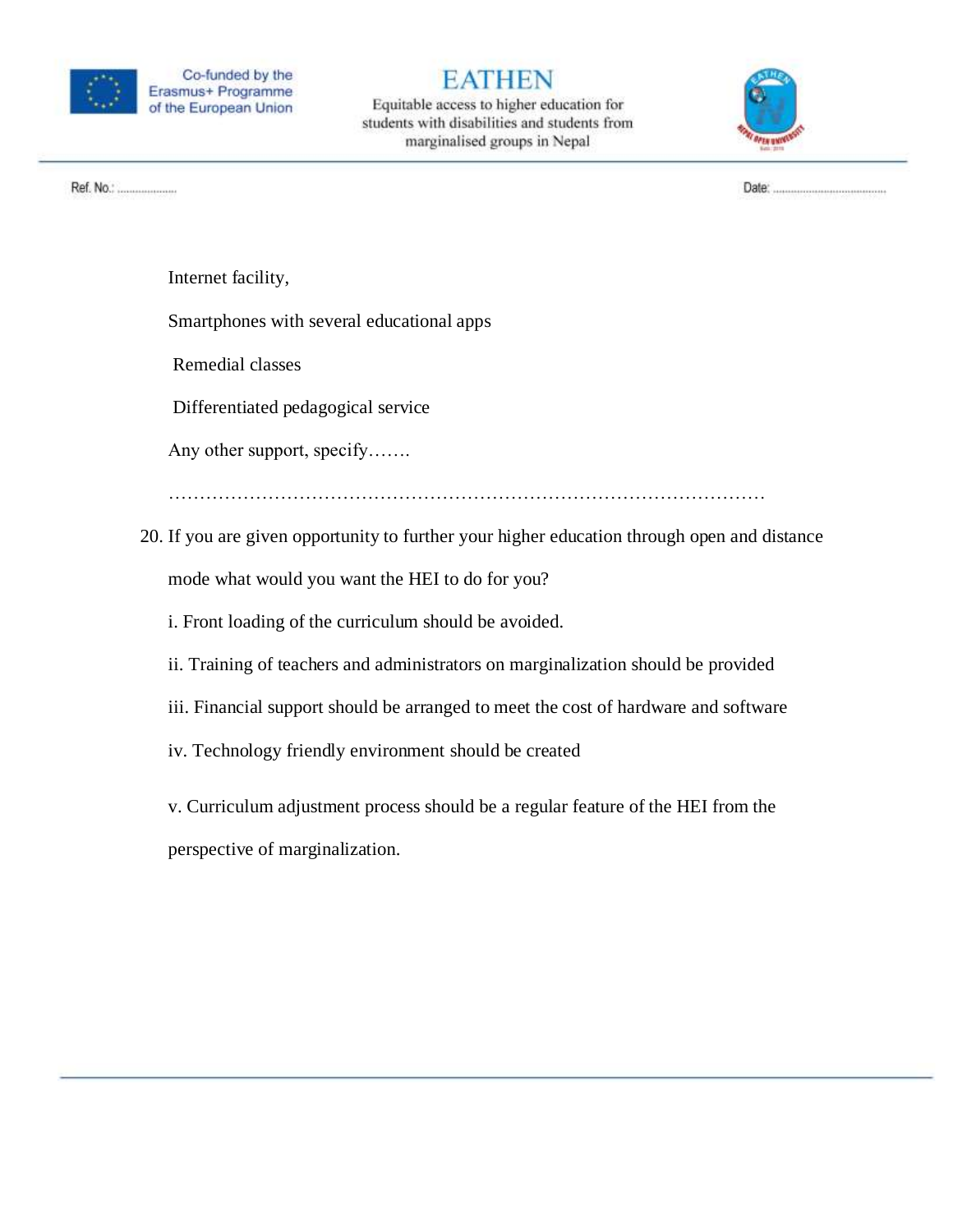

Equitable access to higher education for students with disabilities and students from marginalised groups in Nepal



#### 

## <span id="page-27-0"></span>**Appendix 3: Interview Guidelines for Head of Institution/Teacher Equitable Access to Higher Education for Students with Disabilities and Students from Marginalized Group in Nepal**

**Interview Guidelines for Head of Institution/Teacher**

**2077/2021**

Name of the Head of Institution/Teacher: Institution: Institution:

**Qualification:** 

**Status of Teacher: with disability/without disability**

**Permanent Address:**

**Temporary Address:**

**Contact No.:**

Please give a number that corresponds to the following five levels Likert scale for each statement:

| <b>Strongly Disagree</b> | Disagree | Neutral | Agree | <b>Strongly Agree</b> |
|--------------------------|----------|---------|-------|-----------------------|
|                          |          |         |       |                       |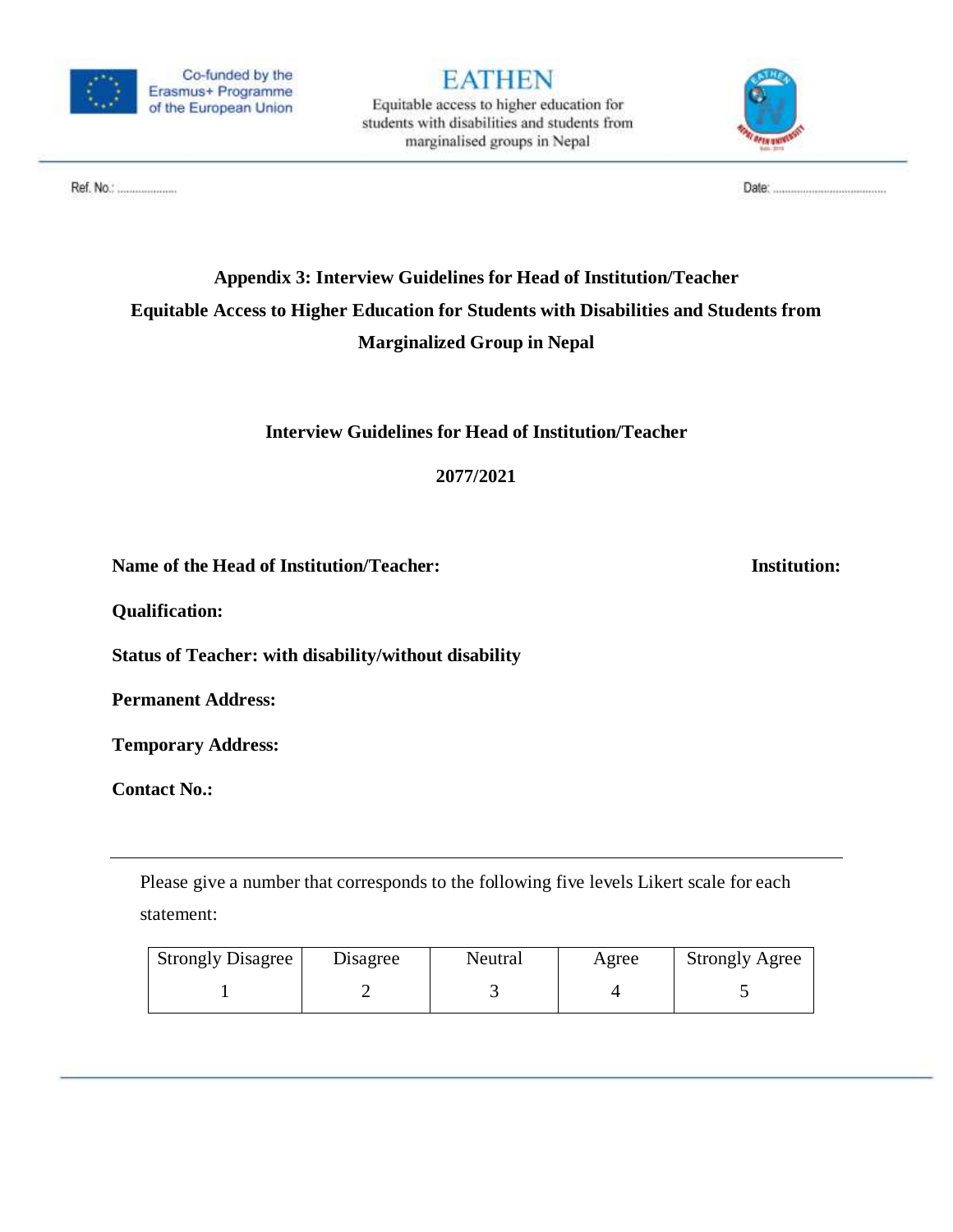

Equitable access to higher education for students with disabilities and students from marginalised groups in Nepal



Ref. No.: .......................

#### **Teachers' Attitude towards Inclusive Education**

- 1. Teachers provide special attention to the student with disability. **( )**
- 2. Teachers spend more time teaching students with severe disabilities in the class. **( )**
- 3. Teachers can teach partially/fully blind student like other general students. **( )**
- 4. There are sufficient supportive resources and professional teachers to support the students with disabilities in general HEIs.  $($
- 5. Teachers have necessary knowledge and skills to educate students with disabilities. **( )**
- 6. Teachers feel comfortable working with students with disabilities and their parents. **( )**
- 7. Teachers find difficulties to use different methods to teach students with disabilities. **( )**
- 8. Teachers avoid teaching emotionally disturbed students. **( )**

#### **1.2 Structure and facilities at HEIs**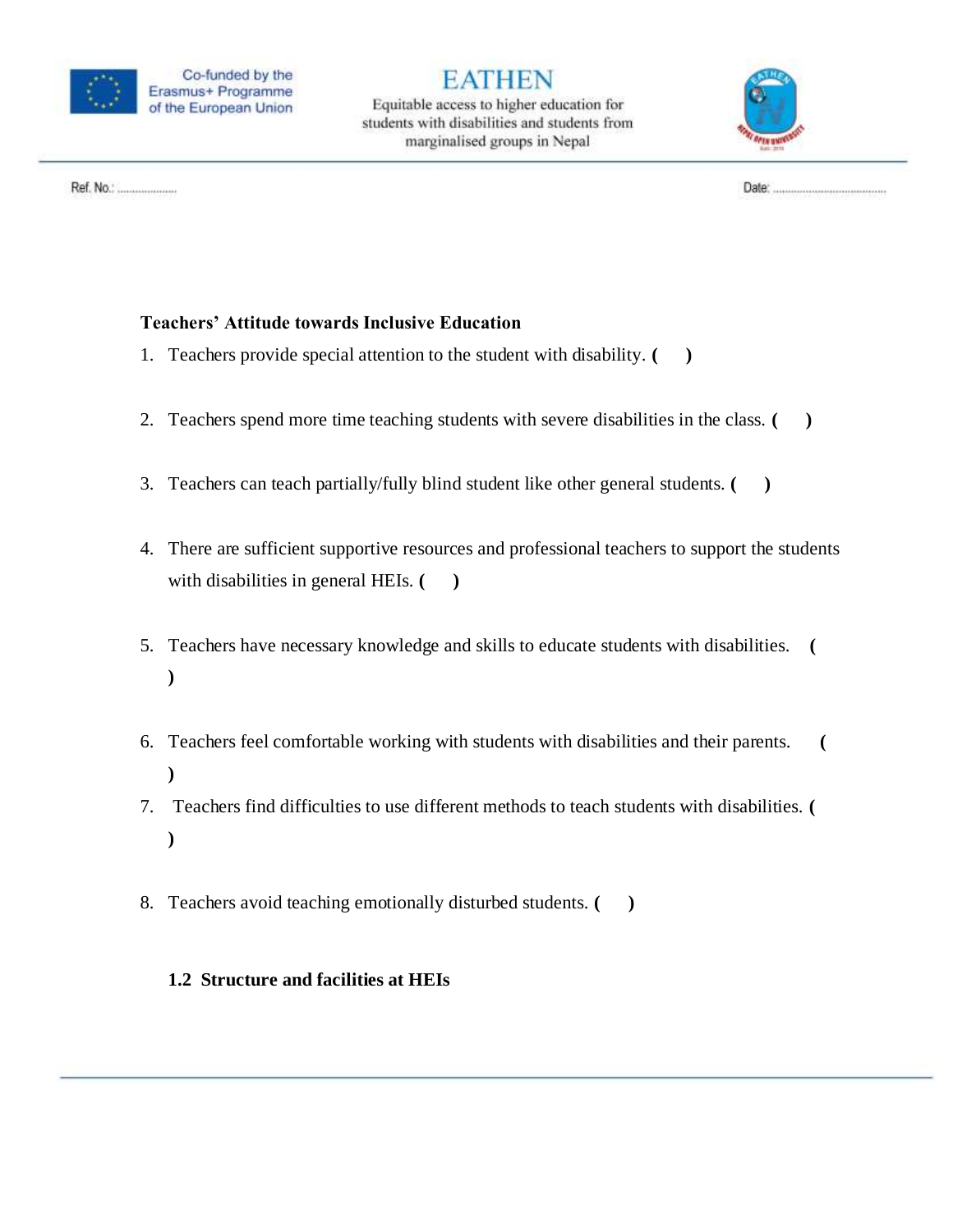

Equitable access to higher education for students with disabilities and students from marginalised groups in Nepal



Ref. No.: .......................

- 2. The needs of students with disabilities are served in special, separate settings. **( )**
- 3. Teaching and learning materials are available for students with disabilities and they are accessible too. **( )**
- 4. Libraries and requisite texts are adequate to students with disability **( )**
- 5. Disabilities friendly laboratory facilities are available in the HEIs. **( )**
- 6. Disable and marginalized students get support from health services department at school/college/Institution. **( )**
- 7. The HEIS creates conducive environment in order to support students with disabilities. **( )**
- 8. There are special scholarship programs for the students with disabilities by HEIs. **( )**

#### **1. Students' Data**

How many students with disabilities (SwDs) are studying in your Institution? Could you provide the comprehensive data about SwDs?

………………………………………………………………………..

- **2. Would you mention on the basis of your own experiences things to consider for improvement of inclusive education environment ?**
	- **(a) SwDs**
	- **(i) ………….**
	- **(ii) ……………**
	- **(iii) ………………**
	- **(b) SMGs**
	- **(i)…………..**
	- **(ii)…………..**